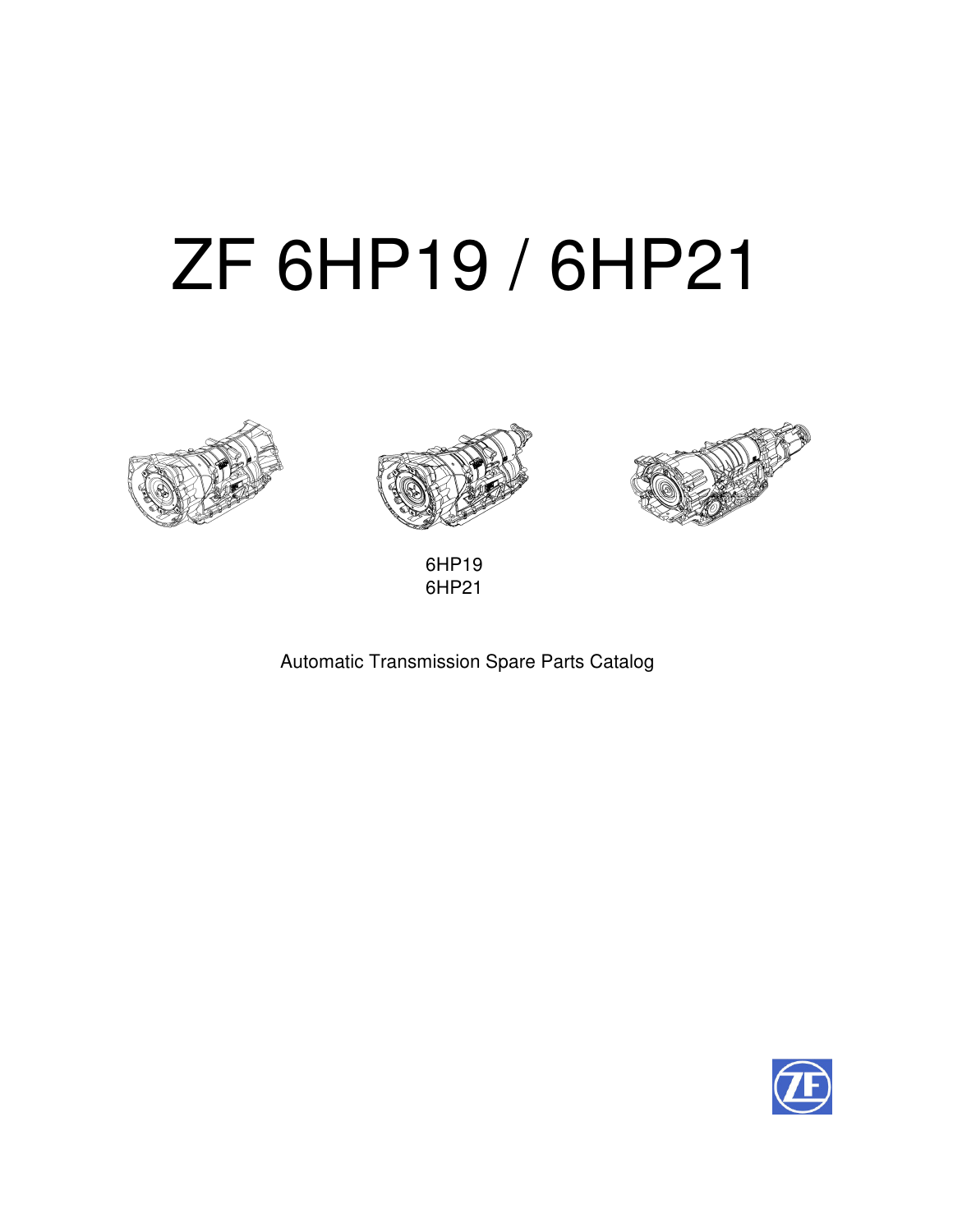# Warranty Information

Warranty coverage for ZF passenger car transmission spare parts and kits covers the first 12 months after installation in the vehicle, or 24 months after purchase from ZF Services.

Warranty of the product is limited to replacement or repair, if found to be defective in ZF material or workmanship, and specifically does not cover removal, reinstallation, or any costs incidental to the repair of the vehicle, or any kind of consequential damages.

All warranty and/or non-warranty returns must be approved.

# Disclaimer

The specifications and information shown in this catalog have been compiled from accepted and reliable sources and is believed to be accurate at the time of publication. While ZF Services believes this information is correct, no guarantee or warranty is made as to the accuracy of the information and ZF Services cannot and does not accept or assume any responsibilities for errors, omissions, or consequential harm or damages. Replacement parts should not be used when they do not appear to fit. ZF Services disclaims all liability and responsibility for any harm resulting from any such modifications.

# Copyright

Printed in USA - Copyright © 2008 ZF Services

No part of this publication may be reproduced, stored in a retrieval system, or transmitted, in any form or by any means, electronic, mechanical, photocopying, recording, or otherwise, without prior written permission of ZF Services.

# Distributed By

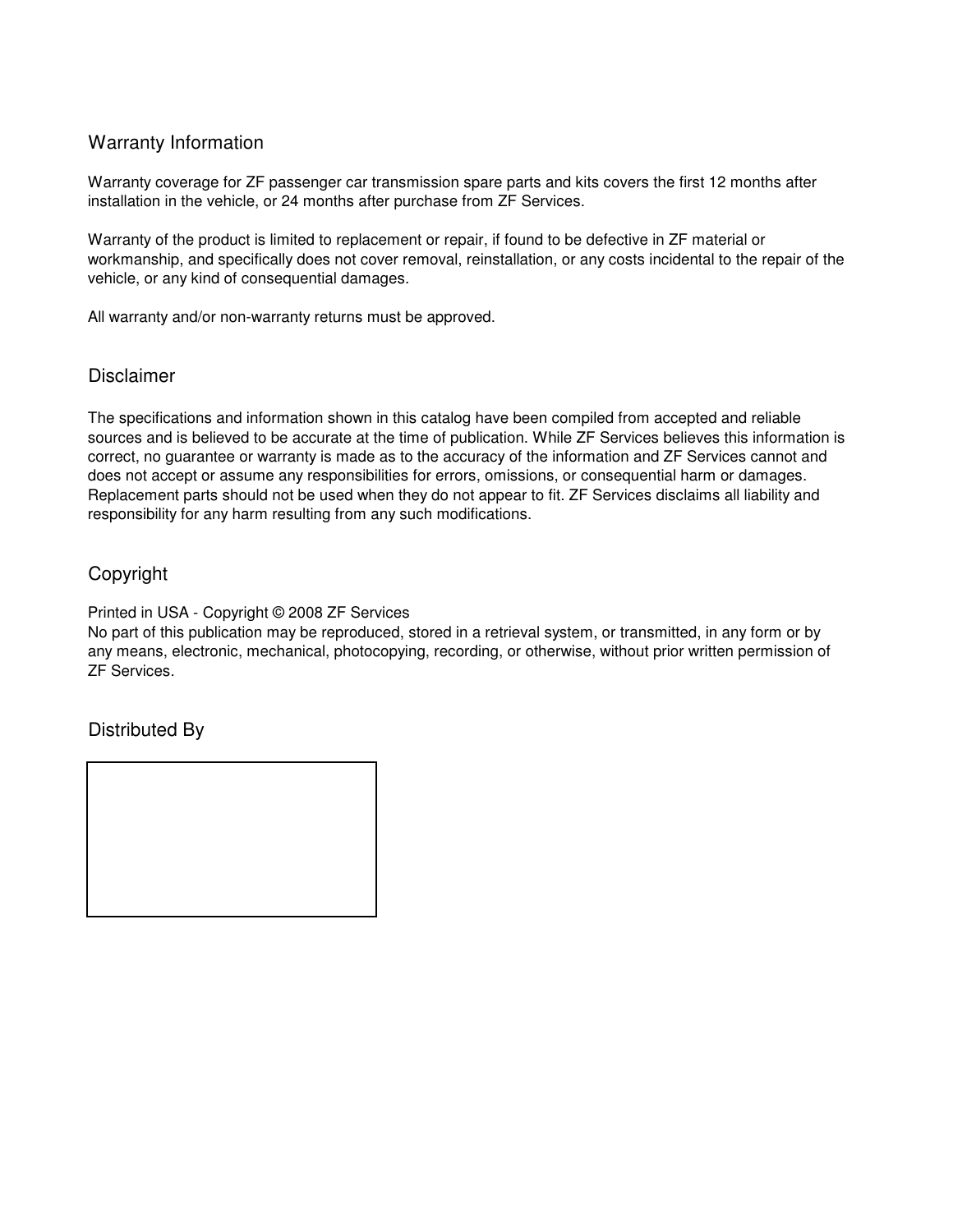

# Table of Contents

# 6HP19 / 6HP21

# **Technical Information**

| Torque, Gear Ratio & Weight_                             |         |
|----------------------------------------------------------|---------|
| Oil Capacity                                             |         |
| 6HP19 / 6HP21 Lubricants                                 |         |
| 6HP19 / 6HP21 Technical Literature                       |         |
| 6HP19 / 6HP21 General Transmission Oil Filling Procedure | $3 - 5$ |
| How To Use This Catalog                                  |         |
| Type Plate Information                                   |         |
|                                                          |         |

# **6HP19 1071 010 XXX / 6HP21 1071 030 XXX**

#### **Spare Parts**

| 8  |
|----|
| 9  |
| 10 |
| 11 |
| 12 |
| 13 |
| 14 |
| 15 |
| 16 |
| 17 |
| 18 |
| 19 |
| 20 |
| 21 |
| 22 |
| 23 |
|    |

#### **Selective Shims, Snap Rings & Kits Content**

| <b>Selective</b><br>Shim.<br>_________ | <u>.</u>  |
|----------------------------------------|-----------|
| Selective<br>Snap<br>⊣ıngs             | 25<br>26  |
| Kits                                   | 29<br>، ے |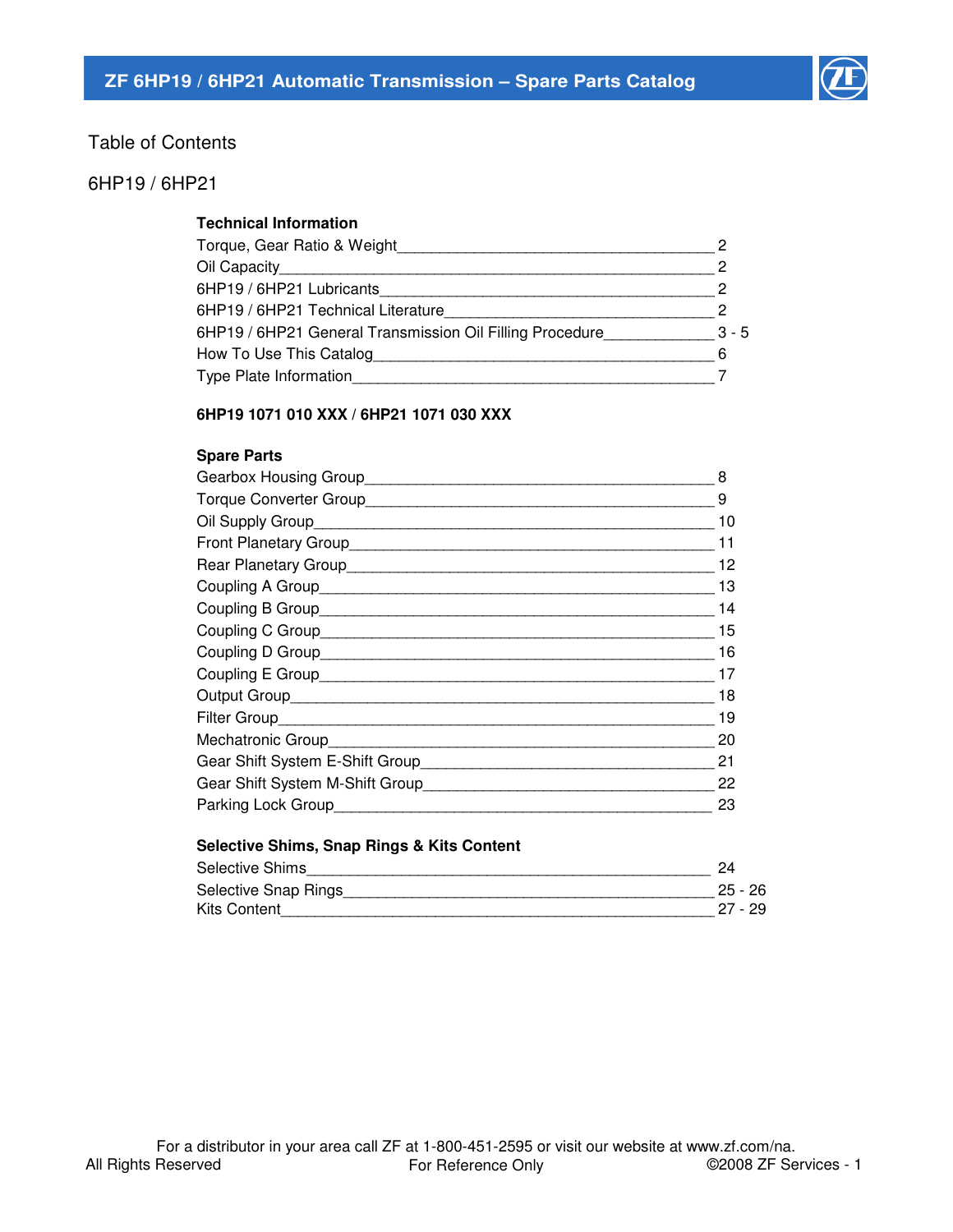

# Technical Information

# **Torque, Gear Ratio & Weight**

| <b>Input Torque</b>                           | Gear | Gear | Gear | Gear | Gear | Gear | <b>Rev</b><br>Gear | <b>Drive</b> | Weight<br>(incl. oil) |
|-----------------------------------------------|------|------|------|------|------|------|--------------------|--------------|-----------------------|
| 258 ftlbs to<br>295 ftlbs<br>(model specific) | 4.17 | 2.34 | .52  | .14  | 0.87 | 0.69 | 3.40               | <b>RWD</b>   | $~165$ lbs.           |

### **Oil Capacity**

9 liters (9.51 Quarts) + 0.5 liter for cooling system

### **6HP19 / 6HP21 Lubricants**

| Amount             | ZF Part #     | <b>Oil Grade</b>            |
|--------------------|---------------|-----------------------------|
| 1209 Liter Drum    | IS671 090 252 | <b>IZF LifeGuardFluid 6</b> |
| I20 Liter Canister | S671 090 253  | <b>IZF LifeGuardFluid 6</b> |
| l1 Liter Bottle    | S671 090 255  | <b>IZF LifeGuardFluid 6</b> |

**Note:** ZF recommends the use of LifeGuardFluid 6 for optimal performance.

# **6HP19 / 6HP21 Technical Literature**

| Language | ZF Part #    | <b>Description</b>                               |
|----------|--------------|--------------------------------------------------|
| English  | 1071 766 701 | <b>6HP19 REPAIR MANUAL (CD)</b>                  |
| English  | 1071 751 701 | 6HP21 REPAIR MANUAL (CD)                         |
| English  | 1068 766 701 | 6HP19 / 6HP21 FUNCTIONAL DESCRIPTION - BMW (CD)  |
| English  | 1068 766 704 | 6HP19 / 6HP21 FUNCTIONAL DESCRIPTION - AUDI (CD) |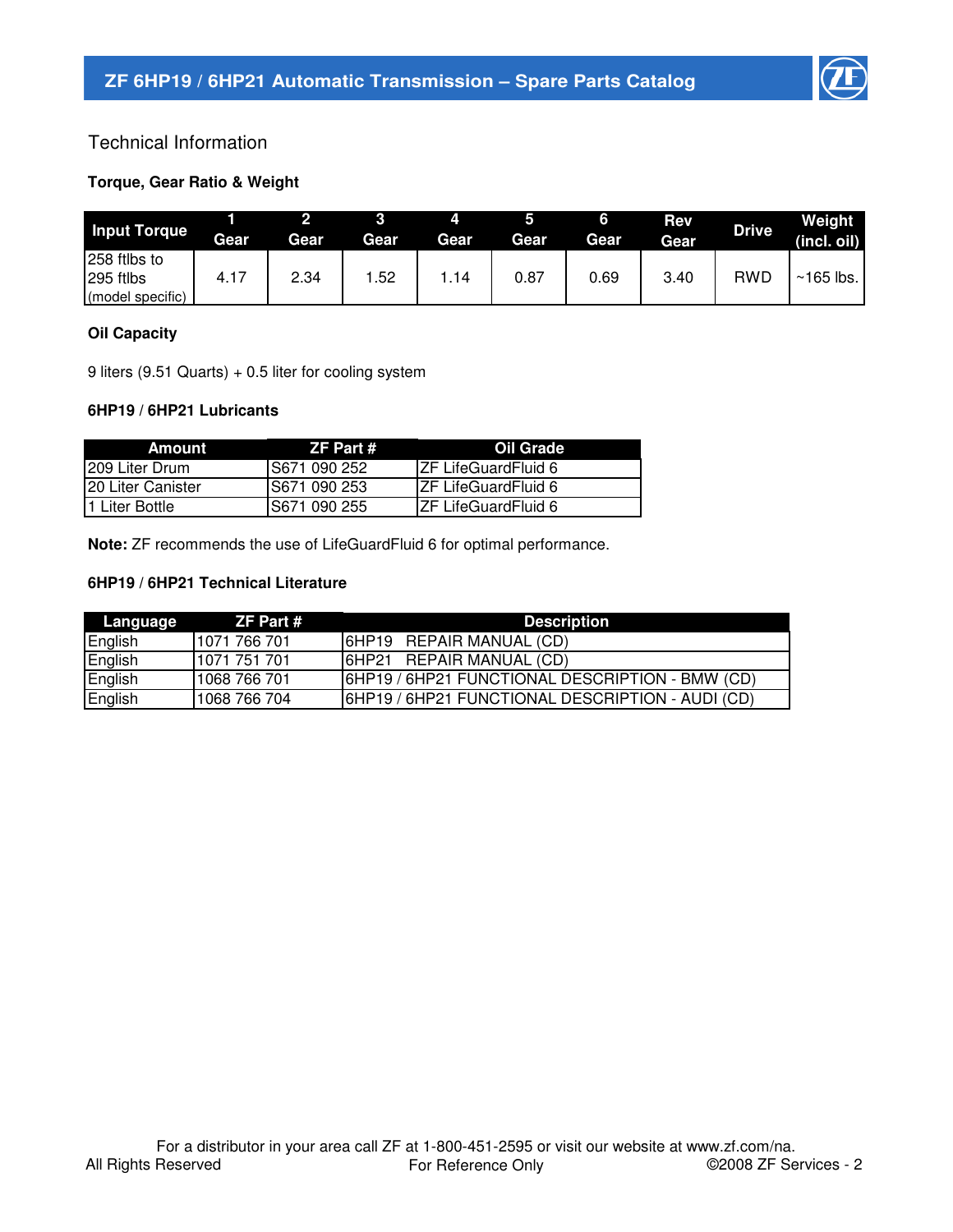

# 6HP19 / 6HP21 General Transmission Oil Filling Procedure



All Rights Reserved For a distributor in your area call ZF at 1-800-451-2595 or visit our website at www.zf.com/na. For Reference Only ©2008 ZF Services - 3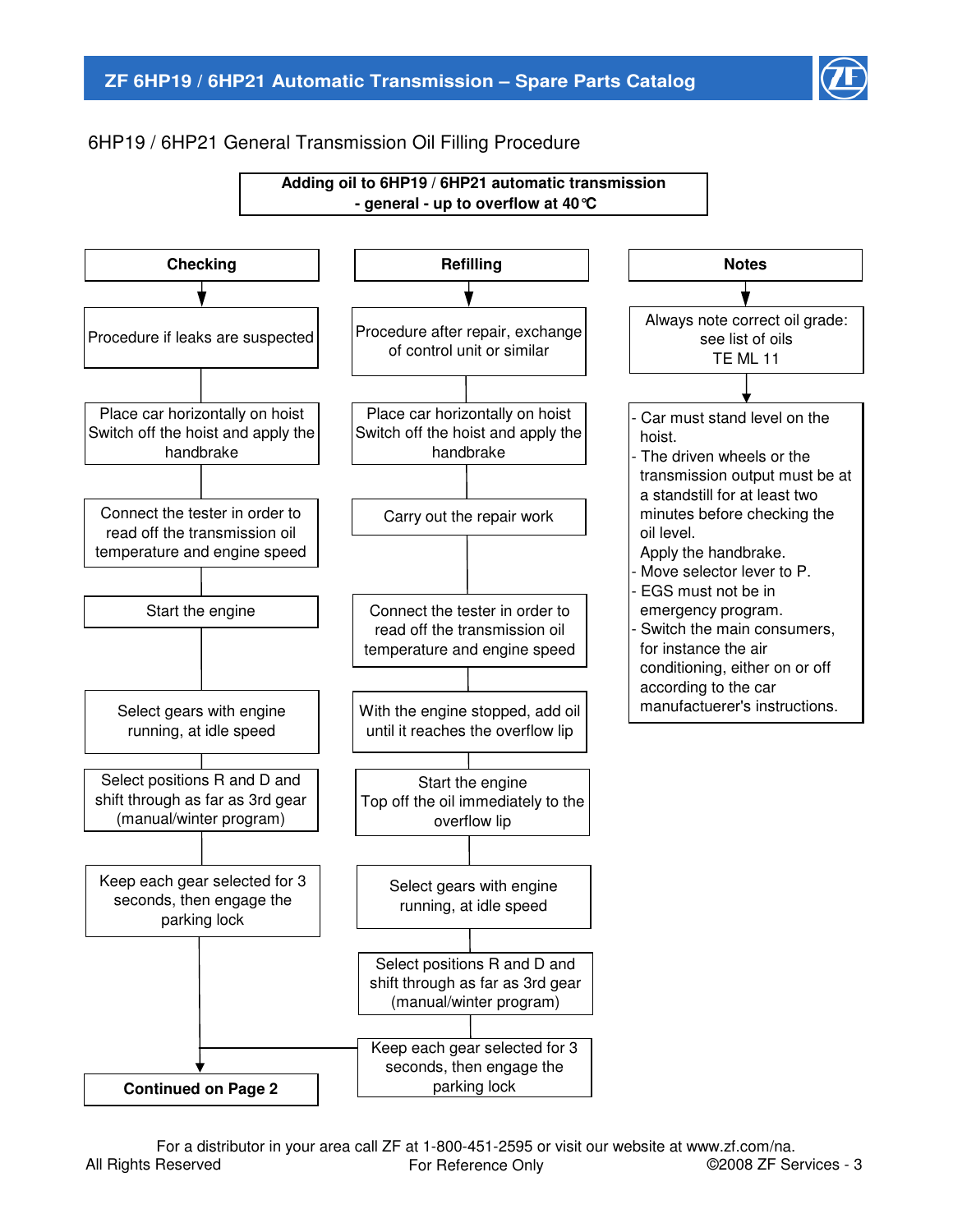

# 6HP19 / 6HP21 General Transmission Oil Filling Procedure (continued)



All Rights Reserved For a distributor in your area call ZF at 1-800-451-2595 or visit our website at www.zf.com/na. For Reference Only **COLOGE CONCOCOLOGE CONCOCO EXAMPLE** OPTOMOBILE FOR A 4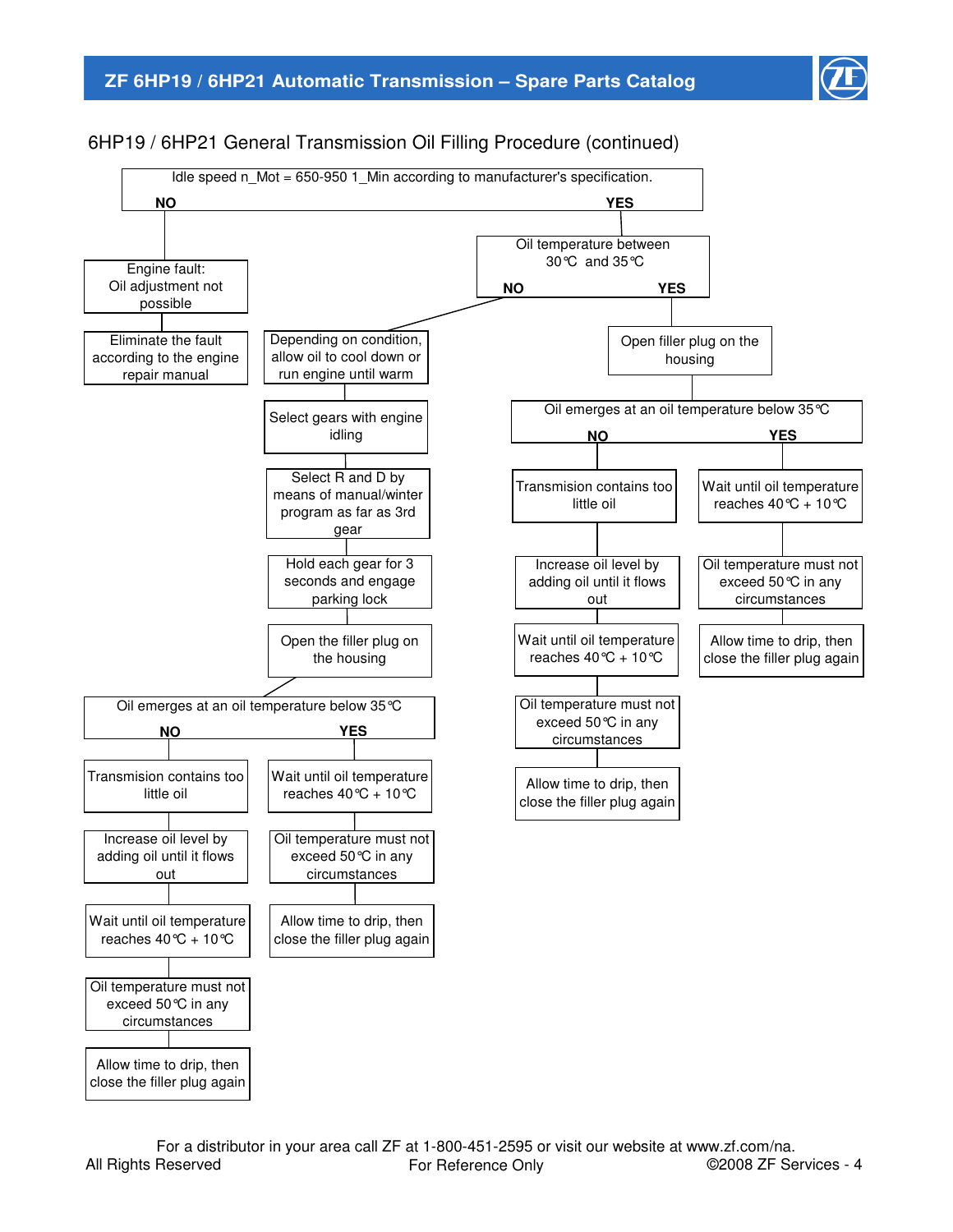

6HP19 / 6HP21 General Transmission Oil Filling Procedure (continued)

# **Oil service 6HP19 / 6HP21**

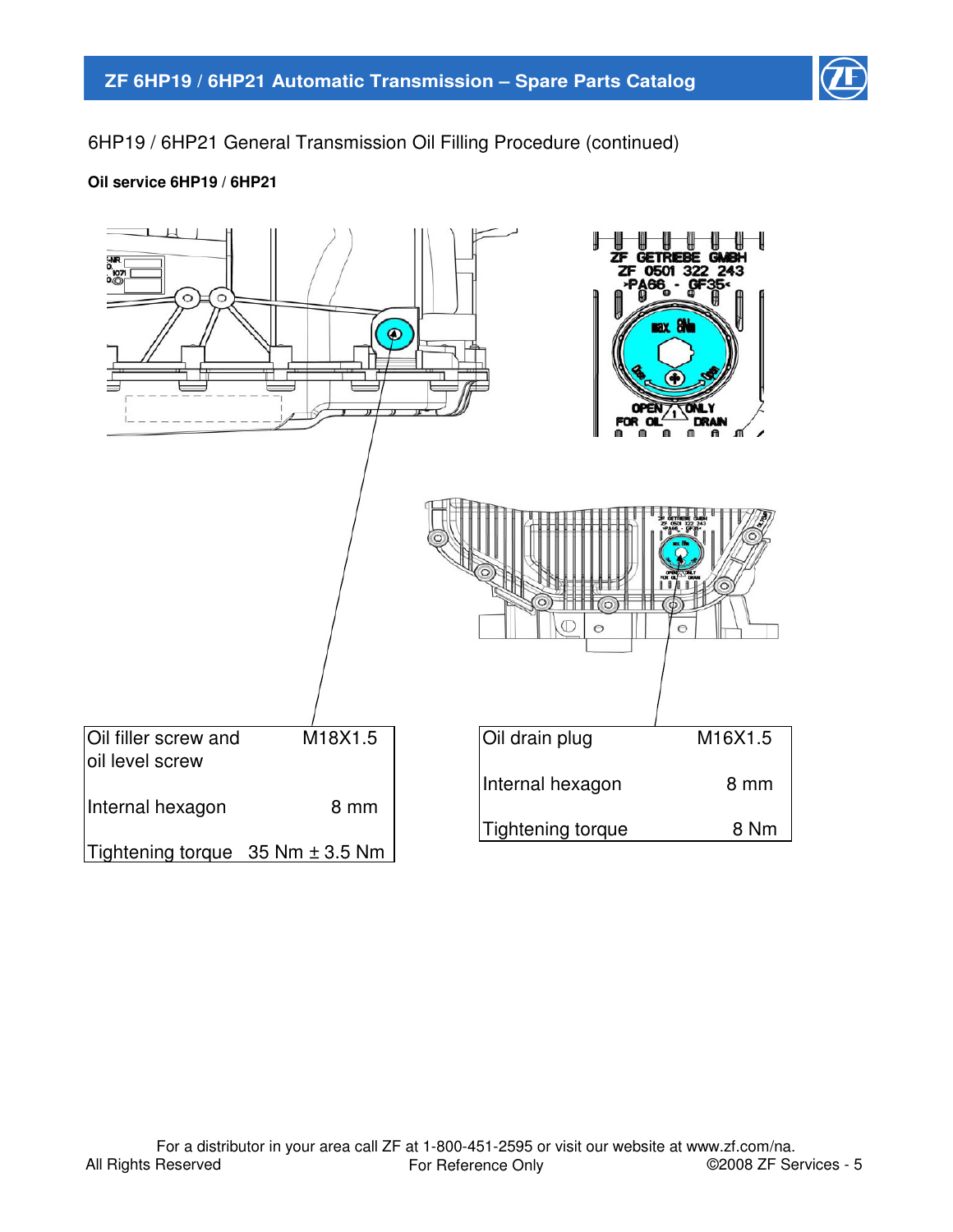

# How To Use This Catalog

#### **Table of Contents**

Each transmission group of this catalog is listed in the table of contents. This spare parts catalog includes only transmission specification numbers for North American applications.

#### **Technical Information**

All technical information is specific to the transmission models that are referenced in this catalog. Weight and oil capacity information are only approximate and may vary by actual transmission specification. For any technical inquiry, please contact your preferred ZF passenger car transmission distributor for assistance. For a list of technical literature available from ZF or for answers to frequently asked questions about ZF transmissions visit us at www. zf.com/na.

#### **Spare Parts**

Each transmission is divide into groups (e.g. gearbox housing group). The position number **(Position #)** is used to identify the location of each spare part in the transmission. A position number like 01.010 is either a spare part or an assembly. A position number like 01.010/110 is a subcomponent of an assembly. Please contact your preferred ZF passenger car transmission distributor about availability of assemblies and subcomponents.

Use our toll free Service-Hotline: 1-800-451-2595. Contact ZF for the most updated part number (for example: 6HP19 1071 040 XXX). Please, have the position number and model number prepared when you call. Thank you.

The description **(Description)** identifies the spare part.

The quantity **(Quantity)** is the amount of spare parts included in one transmission model for a certain position number. The quantity may vary depending on the transmission specification and certain spare parts may be used in multiple positions in the transmission.

The notes column **(Notes)** gives more information about the spare part (e.g. included in a kit).

Example

#### **OIL SUPPLY GROUP**

| <b>Position</b> # | <b>Description</b>    | Quantity | <b>Notes</b>                 |
|-------------------|-----------------------|----------|------------------------------|
| 10.010            | <b>PUMP</b>           |          |                              |
| 10.010/150        | <b>INEEDLE SLEEVE</b> |          |                              |
| 10.090            | <b>SHIM</b>           |          | Selective shim; see page 24. |

#### **Selective Shims, Snap Rings & Kits Content**

Each list for selective shims or snap rings is listed in this section of the catalog. Please measure the clearance according to the repair manual and select the required spare part from the table.

The kits content section shows all available kits for the transmission models that are referenced in this catalog, including the content of each kit.

#### **Mechatronic and Valve Body are only available as complete Service-Mechatronic.**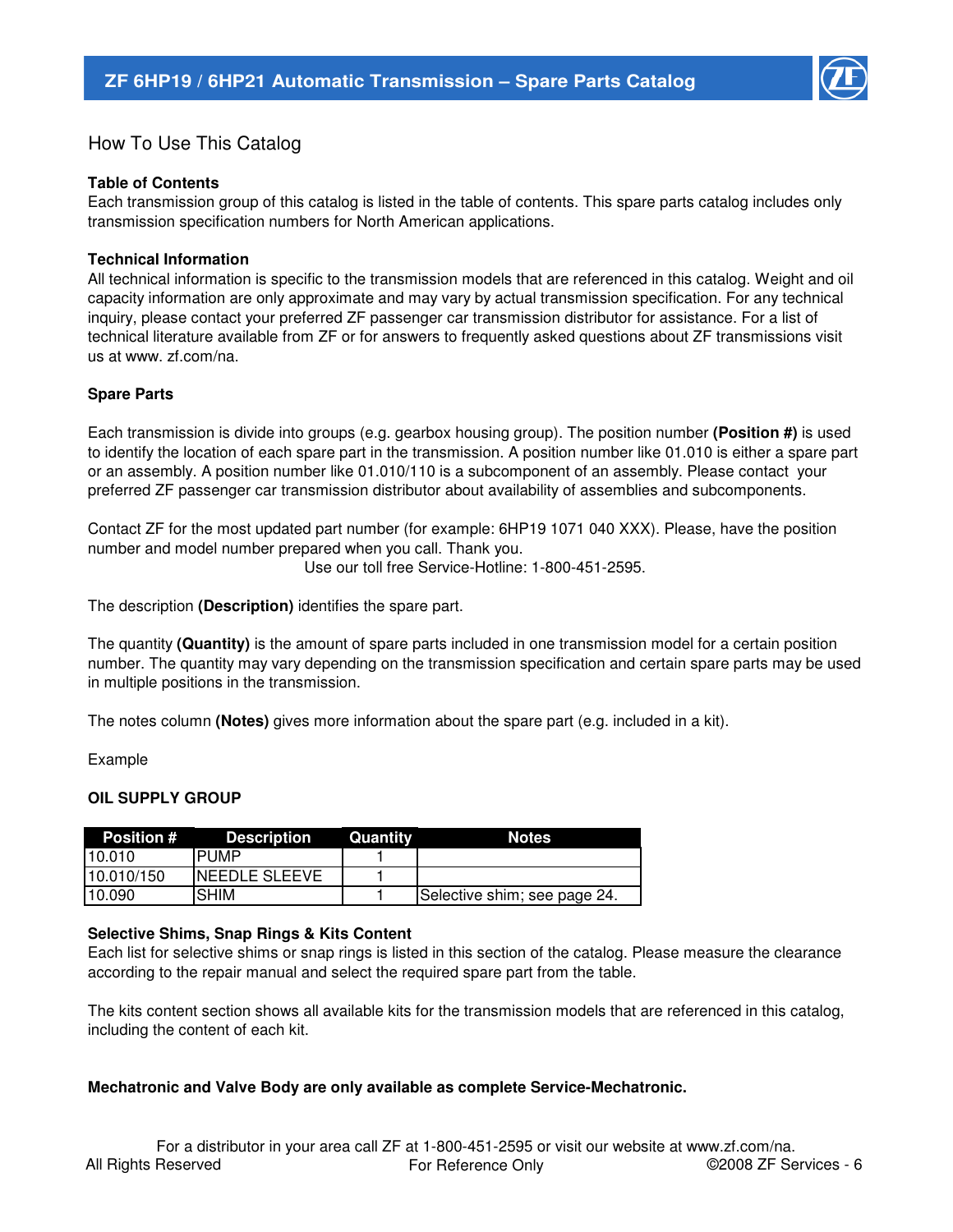

# Type Plate Information

The type plate is located on the main housing of the transmission. Please refer to the ZF transmission specification # when searching for spare parts and kits in this catalog.

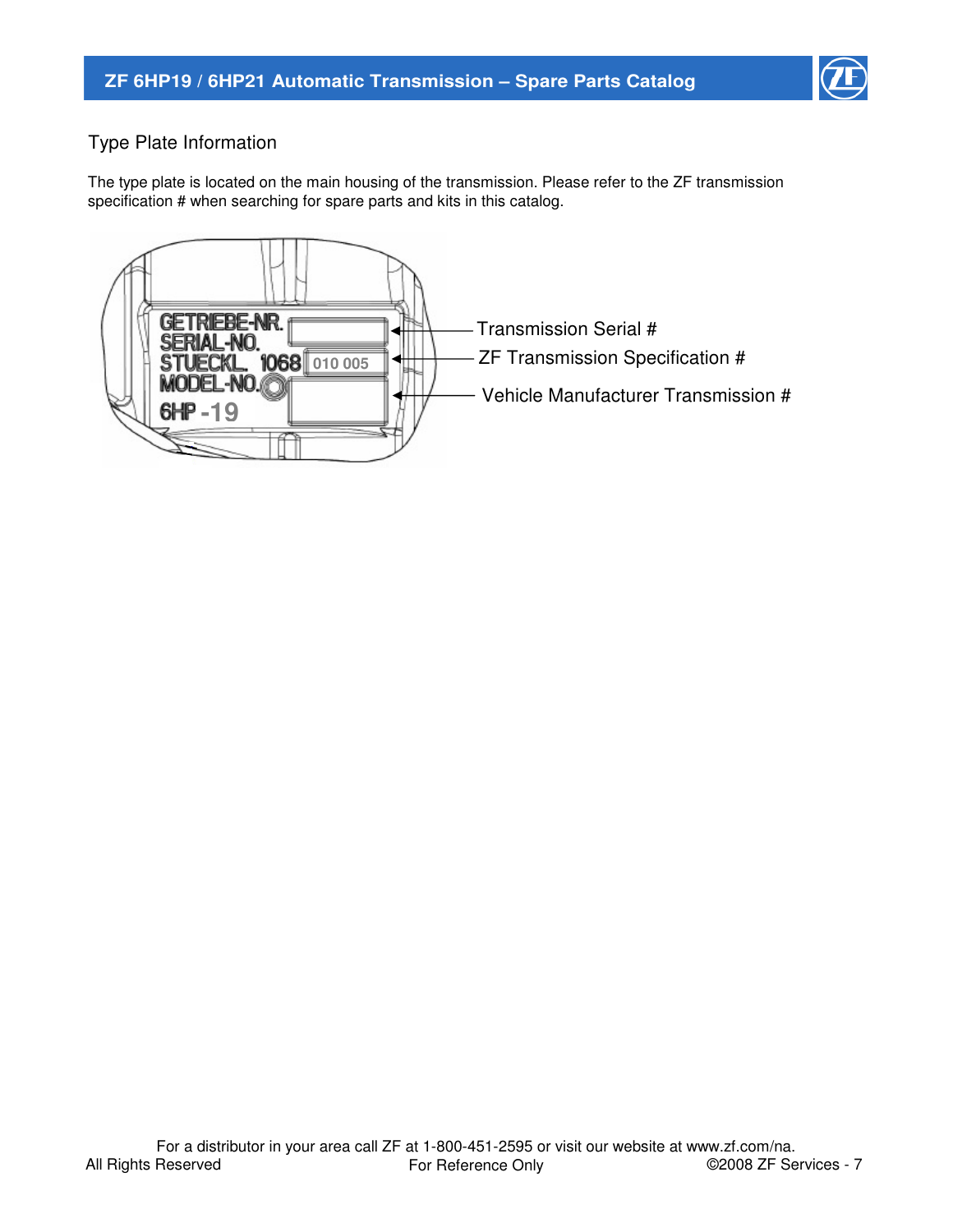

# **6HP19 1071 010 XXX / 6HP21 1071 030 XXX**

# **GEARBOX HOUSING GROUP**

| <b>Position #</b> | <b>Description</b>     | Quantity | <b>Notes</b>                                    |
|-------------------|------------------------|----------|-------------------------------------------------|
| 01.010            | <b>GEARBOX HOUSING</b> |          |                                                 |
| 01.030            | <b>SEALING SLEEVE</b>  | 2        | Included in overhaul kit; see page 29.          |
| 01.040            | <b>SEALING SLEEVE</b>  |          | Included in overhaul kit; see page 29.          |
| 01.050            | <b>SEALING SLEEVE</b>  |          | Included in overhaul kit; see page 29.          |
| 01.070            | <b>BREATHER TUBE</b>   |          |                                                 |
| 01.080            | <b>BREATHER COVER</b>  |          |                                                 |
| 01.100            | <b>SCREW PLUG</b>      |          | M10X1.0; Included in overhaul kit; see page 29. |
| 01.110            | <b>CYLINDRICAL PIN</b> |          |                                                 |
| 01.140            | <b>SCREW PLUG</b>      |          | M18X1.5; Included in overhaul kit; see page 29. |
| 01.220            | <b>SHIPPING PLUG</b>   |          |                                                 |

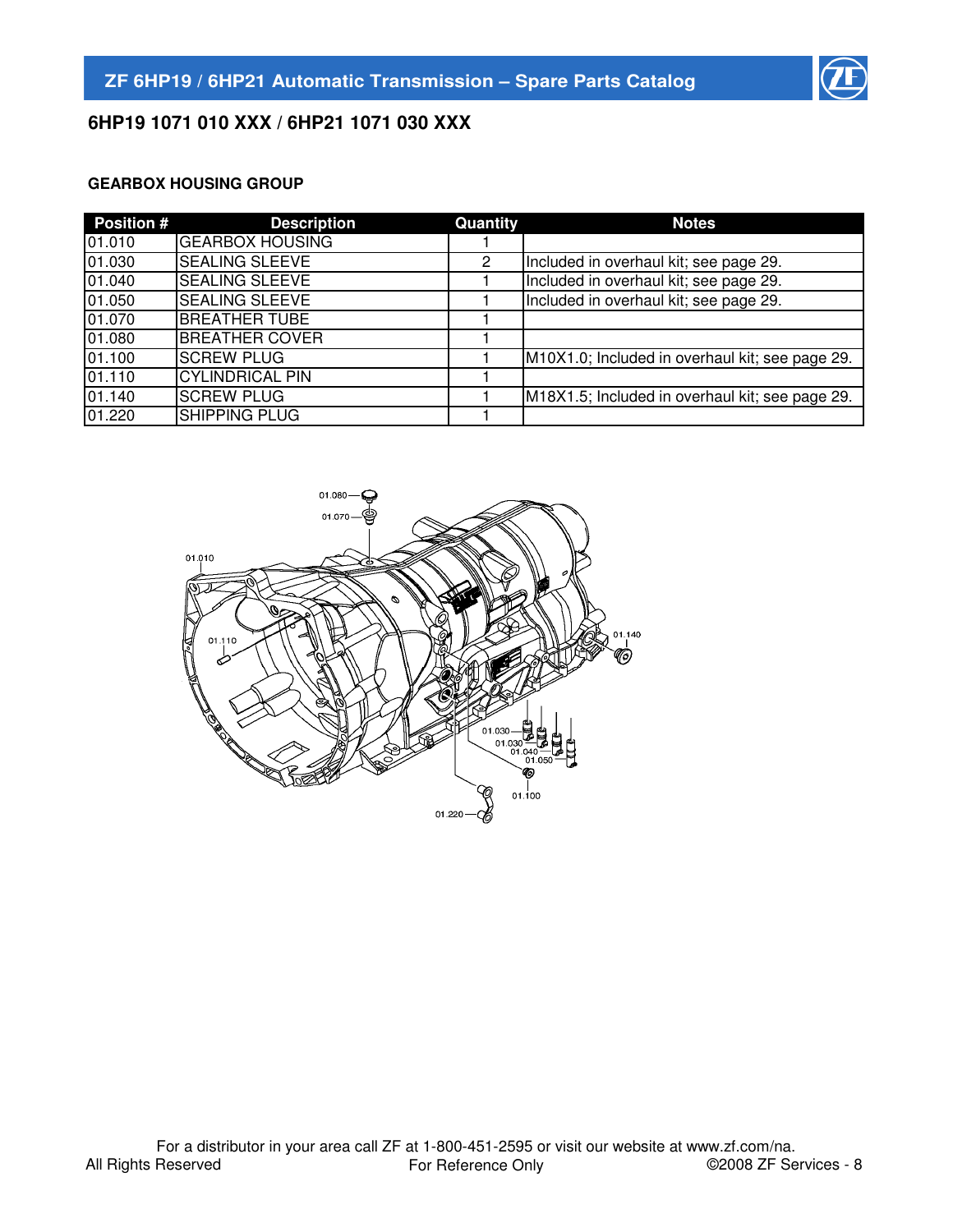

# **TORQUE CONVERTER GROUP**

| <b>Position #</b> | <b>Description</b>     | Quantity | <b>Notes</b> |
|-------------------|------------------------|----------|--------------|
| 22.010            | <b>ICONVERTER</b>      |          |              |
| 97.010            | <b>IRETAINING CLIP</b> |          |              |
| 97.020            | <b>IBOLT + NUT</b>     |          |              |
| 97.030            | <b>CAP SCREW</b>       |          |              |

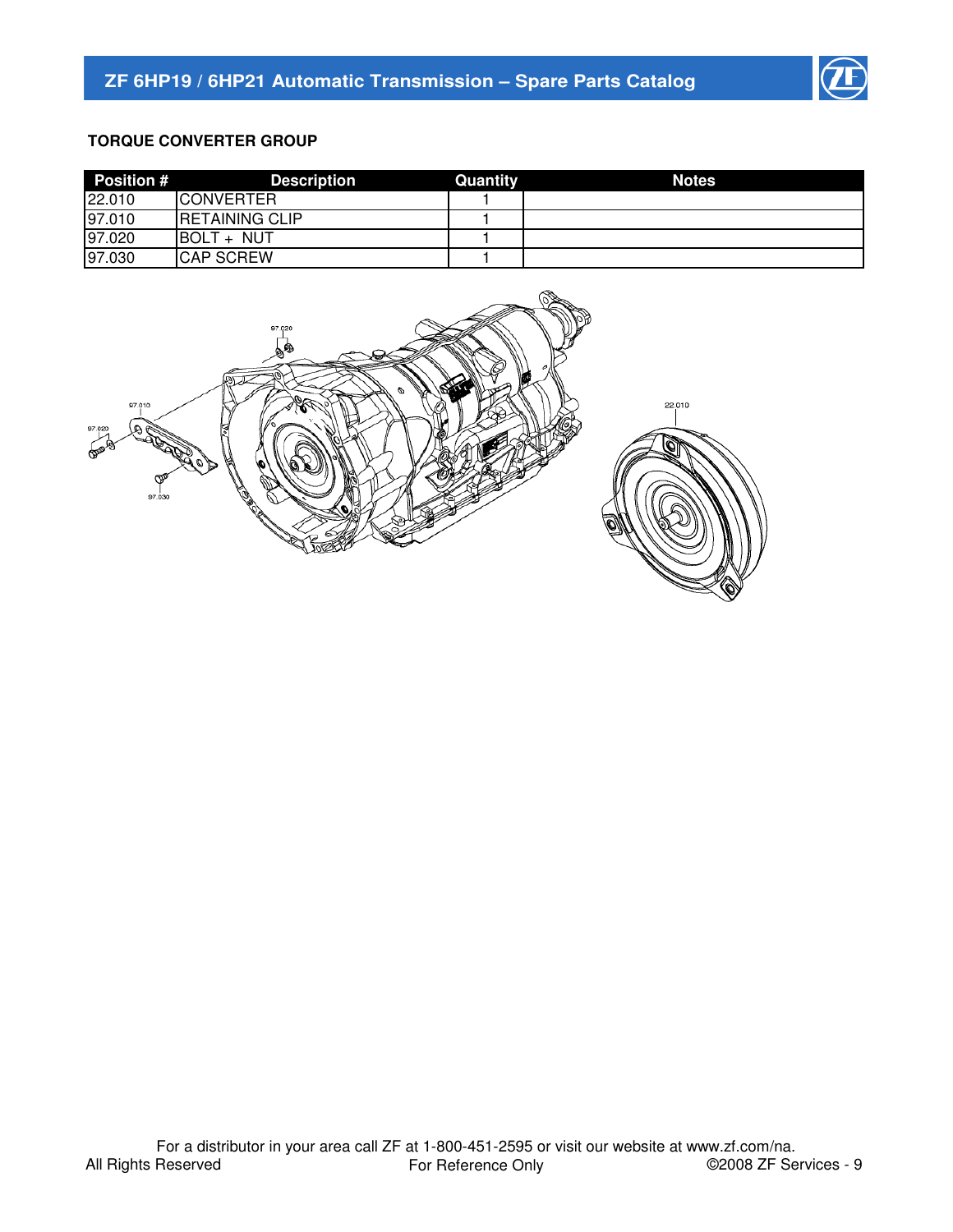

# **OIL SUPPLY GROUP**

| <b>Position #</b> | <b>Description</b>          | Quantity | <b>Notes</b>                                 |
|-------------------|-----------------------------|----------|----------------------------------------------|
| 10.010            | <b>PUMP ASSEMBLY</b>        |          |                                              |
| 10.010/150        | NEEDLE SLEEVE               |          |                                              |
| 10.010/160        | <b>SNAP RING</b>            |          |                                              |
| 10.010/170        | <b>SHAFT SEAL</b>           |          | Included in overhaul kit; see page 29.       |
| 10.020            | <b>ROUND SEALING RING</b>   |          | Included in overhaul kit; see page 29.       |
| 10.040            | INTERMEDIATE PLATE ASSEMBLY |          |                                              |
| 10.040/110        | <b>INTERMEDIATE PLATE</b>   |          |                                              |
| 10.040/130        | <b>CENTERING PLATE</b>      |          |                                              |
| 10.040/150        | <b>COUNTER SPRING</b>       | 6        |                                              |
| 10.040/160        | <b>PISTON RING</b>          |          | Included in overhaul kit; see page 29.       |
| 10.040/170        | <b>PISTON RING</b>          |          | Included in overhaul kit; see page 29.       |
| 10.050            | <b>COUNTER SPRING</b>       | 11       | M6X52                                        |
| 10.070            | <b>ROUND SEALING RING</b>   |          | Included in overhaul kit; see page 29.       |
| 10.080            | <b>TORX SCREW</b>           | 11       | M6X8; Included in overhaul kit; see page 29. |
| 10.090            | <b>SHIM</b>                 |          | Selective shim; see page 24.                 |

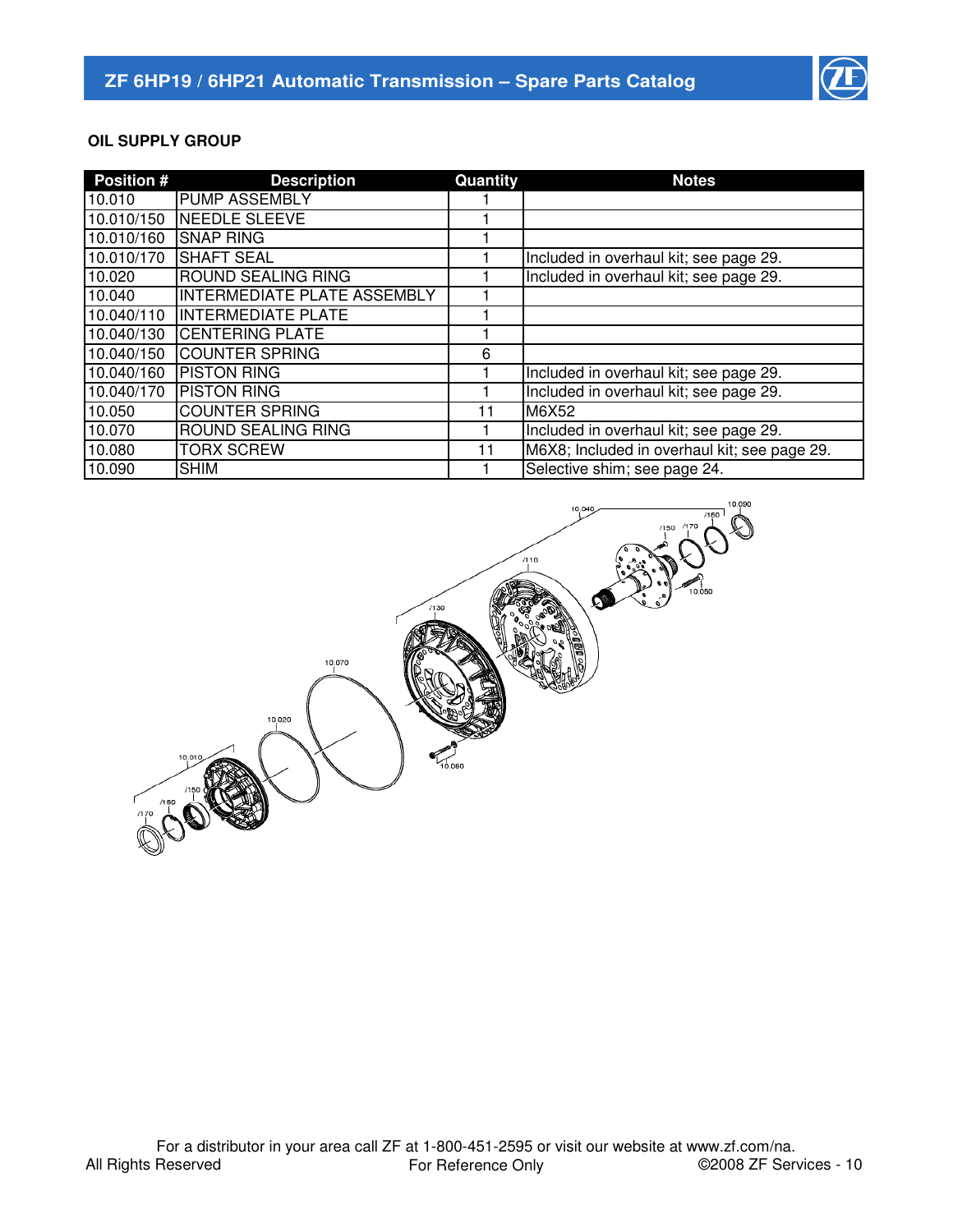

# **FRONT PLANETARY DRIVE GROUP**

| <b>Position #</b> | <b>Description</b>             | Quantity | <b>Notes</b> |
|-------------------|--------------------------------|----------|--------------|
| 32.010            | <b>PLANET CARRIER ASSEMBLY</b> |          |              |
| 32.010/180        | <b>ANGLE DISC</b>              |          |              |
| 32.010/190        | <b>AXIAL NEEDLE BEARING</b>    |          |              |
| 32.010/200        | <b>IANGLE DISC</b>             |          |              |
| 32.010/210        | <b>ISUN GEAR</b>               |          |              |
| 32.100            | <b>JAXIAL NEEDLE BEARING</b>   |          |              |
| 32.200            | <b>OIL COLLECTING PLATE</b>    |          |              |

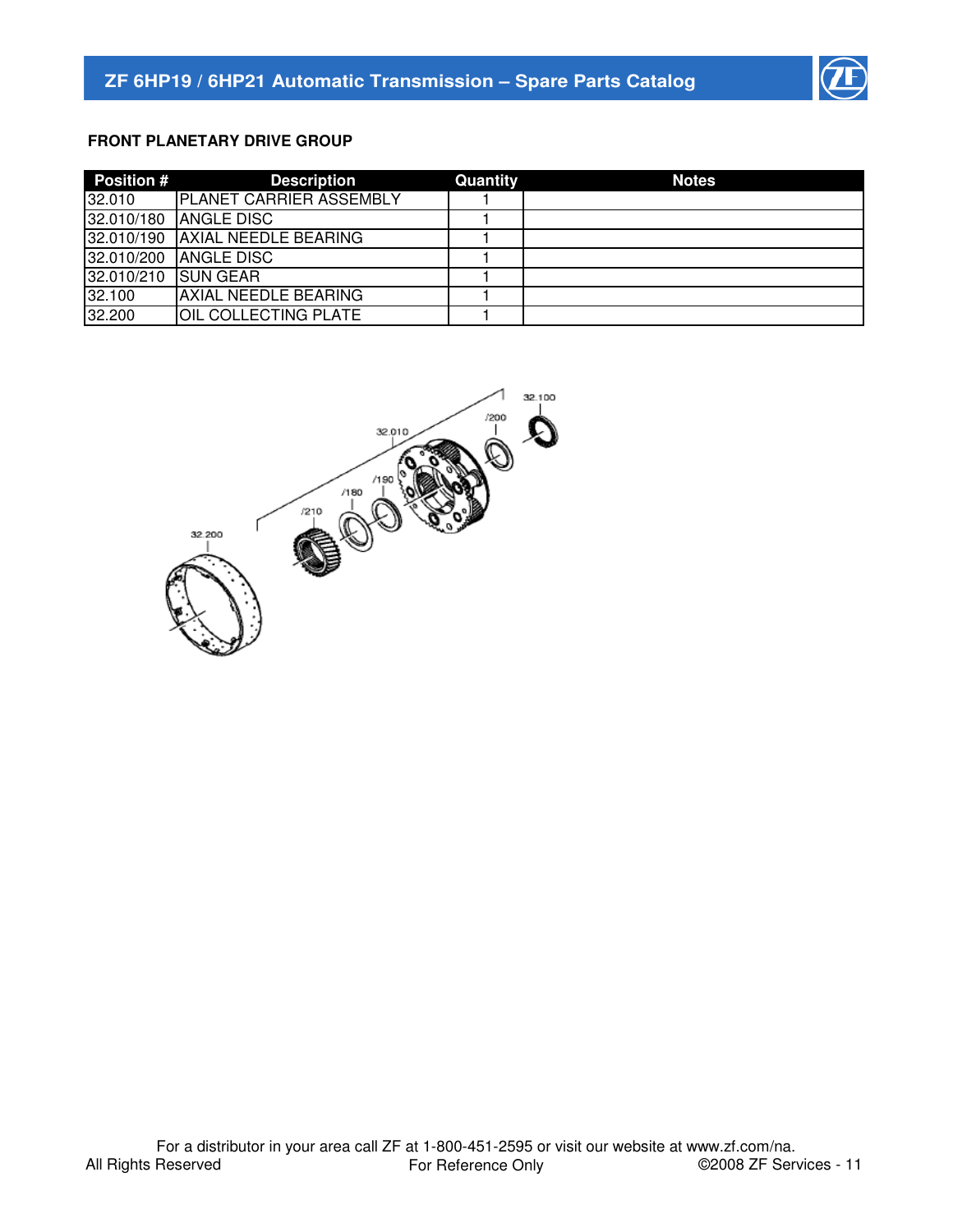

# **REAR PLANETARY DRIVE GROUP**

| <b>Position #</b> | <b>Description</b>             | Quantity | <b>Notes</b> |
|-------------------|--------------------------------|----------|--------------|
| 42.010            | <b>PLANET CARRIER ASSEMBLY</b> |          |              |
| 42.010/260        | <b>AXIAL NEEDLE BEARING</b>    |          |              |
| 42.010/280        | AXIAL NEEDLE BEARING           |          |              |
| 42.010/290        | <b>AXIAL WASHER</b>            |          |              |
| 42.170            | <b>RING GEAR</b>               |          |              |
| 42.180            | <b>SNAP RING</b>               |          |              |
| 42.190            | <b>OUTPUT SHAFT</b>            |          |              |
| 42.210            | <b>AXIAL NEEDLE BEARING</b>    |          |              |
| 42.260            | <b>STOP RING</b>               |          |              |
| 42.280            | <b>ANGLE DISC</b>              |          |              |
| 42.290            | <b>AXIAL NEEDLE BEARING</b>    |          |              |

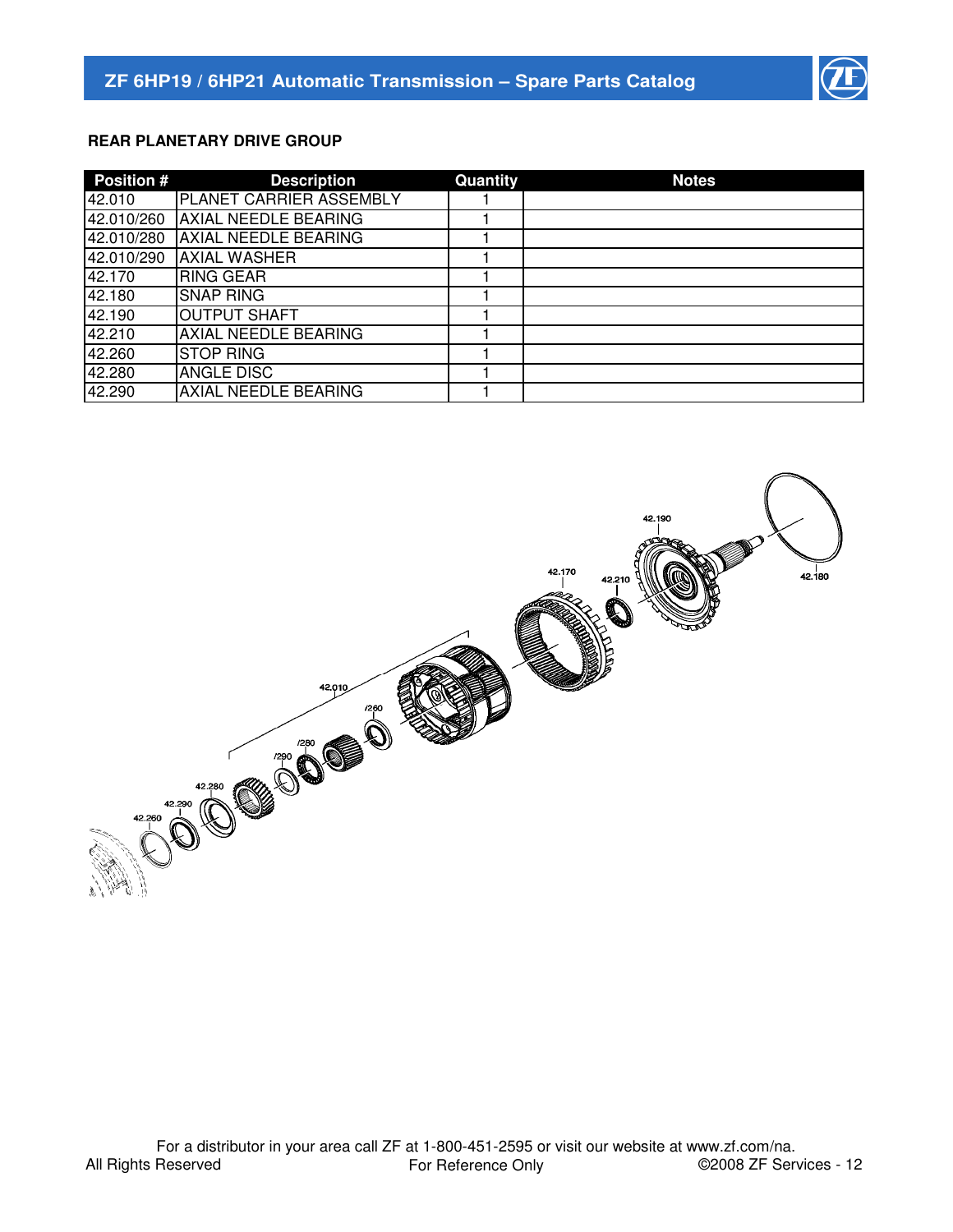

70.170

70.150 70.140

70.130

# **COUPLING A GROUP**

| <b>Position #</b> | <b>Description</b>           | Quantity | <b>Notes</b>                                 |
|-------------------|------------------------------|----------|----------------------------------------------|
| 70.010            | <b>CYLINDER ASSEMBLY</b>     |          |                                              |
| 70.010/110        | <b>CYLINDER</b>              |          |                                              |
| 70.010/120        | <b>PISTON</b>                |          |                                              |
| 70.010/130        | <b>PROFILED SEALING RING</b> |          | Included in overhaul kit; see page 29.       |
| 70.010/140        | <b>ROUND SEALING RING</b>    |          | Included in overhaul kit; see page 29.       |
| 70.010/150        | <b>ICUP SPRING</b>           |          |                                              |
| 70.010/160        | <b>OIL DAM</b>               |          |                                              |
| 70.010/170        | <b>PROFILED SEALING RING</b> |          | Included in overhaul kit; see page 29.       |
| 70.010/180        | <b>IK-RING</b>               |          |                                              |
| 70.130            | UNDULATING SPRING            |          |                                              |
| 70.140            | <b>STEEL PLATE</b>           | 5        | 3.00 mm; Included in steel kit; see page 28. |
| 70.150            | <b>FRICTION PLATE</b>        | 4        | Included in friction kit; see page 27.       |
| 70.170            | <b>SNAP RING</b>             |          | Selective snap ring; see page 25.            |

/160

 $/170$ 

70.010

 $/120$ 

 $/130$ 

 $/150$ 

e<br>Saas

All Rights Reserved For a distributor in your area call ZF at 1-800-451-2595 or visit our website at www.zf.com/na.<br>For Reference Only 62008 ZF Services - 13 For Reference Only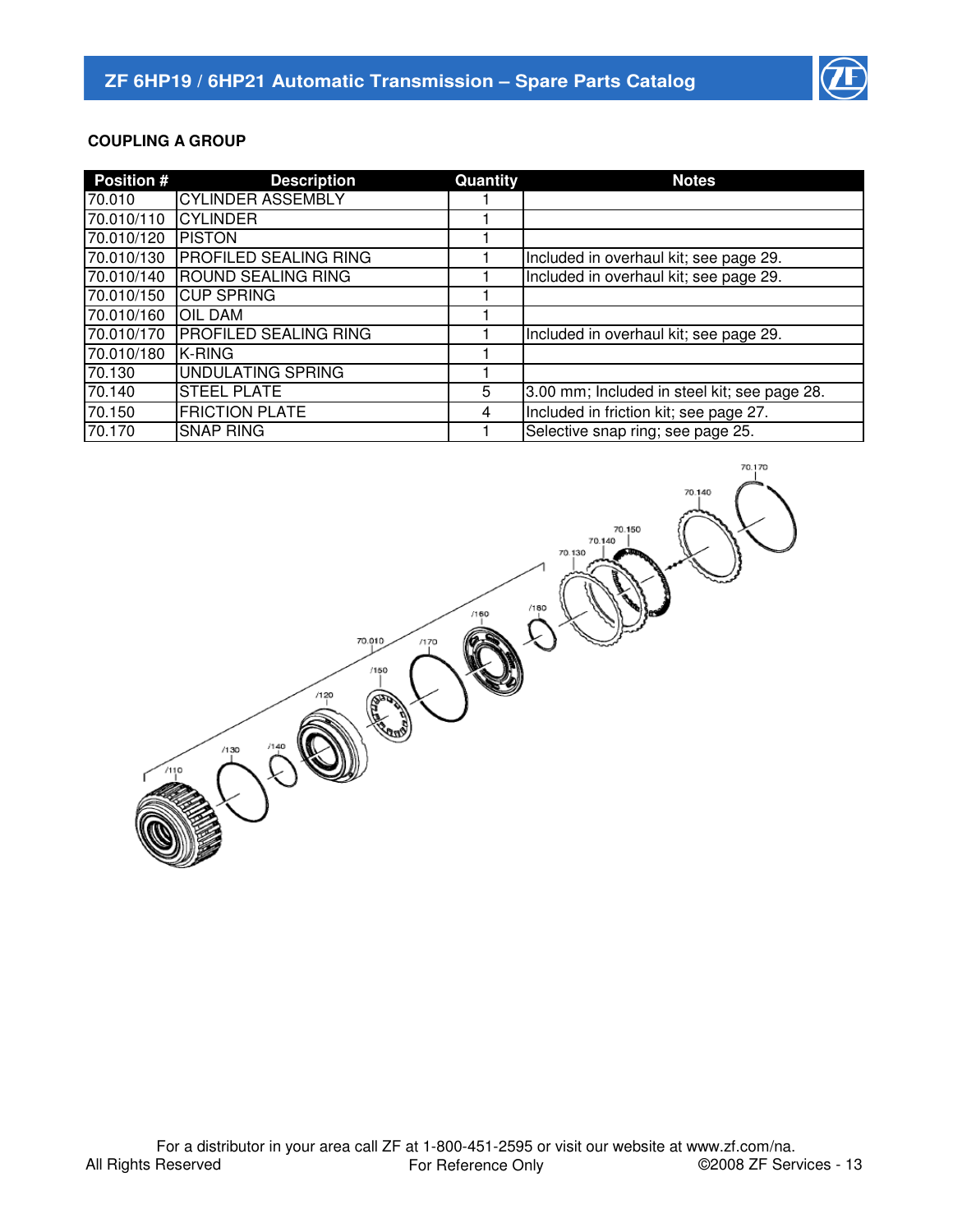

# **COUPLING B GROUP**

| <b>Position #</b> | <b>Description</b>          | Quantity      | <b>Notes</b>                                 |
|-------------------|-----------------------------|---------------|----------------------------------------------|
| 72.010            | <b>SUN GEAR SHAFT</b>       |               |                                              |
| 72.020            | <b>PISTON</b>               |               |                                              |
| 72.050            | <b>ROUND SEALING RING</b>   |               | Included in overhaul kit; see page 29.       |
| 72.060            | <b>ROUND SEALING RING</b>   |               | Included in overhaul kit; see page 29.       |
| 72.070            | <b>CUP SPRING</b>           |               |                                              |
| 72.080            | <b>OIL DAM</b>              |               |                                              |
| 72.100            | <b>ROUND SEALING RING</b>   |               | Included in overhaul kit; see page 29.       |
| 72.110            | <b>SPLIT RING</b>           |               |                                              |
| 72.130            | UNDULATING SPRING           |               |                                              |
| 72.140            | <b>END PLATE</b>            |               | 3.00 mm; Included in steel kit; see page 28. |
| 72.144            | <b>STEEL PLATE</b>          | 5             | 2.40 mm; Included in steel kit; see page 28. |
| 72.150            | <b>FRICTION PLATE</b>       | 5             | Included in friction kit; see page 27.       |
| 72.170            | <b>SNAP RING</b>            |               | Selective snap ring; see page 25.            |
| 72.200            | <b>PISTON RING</b>          | $\mathcal{P}$ | Included in overhaul kit; see page 29.       |
| 72.210            | <b>AXIAL NEEDLE BEARING</b> |               |                                              |

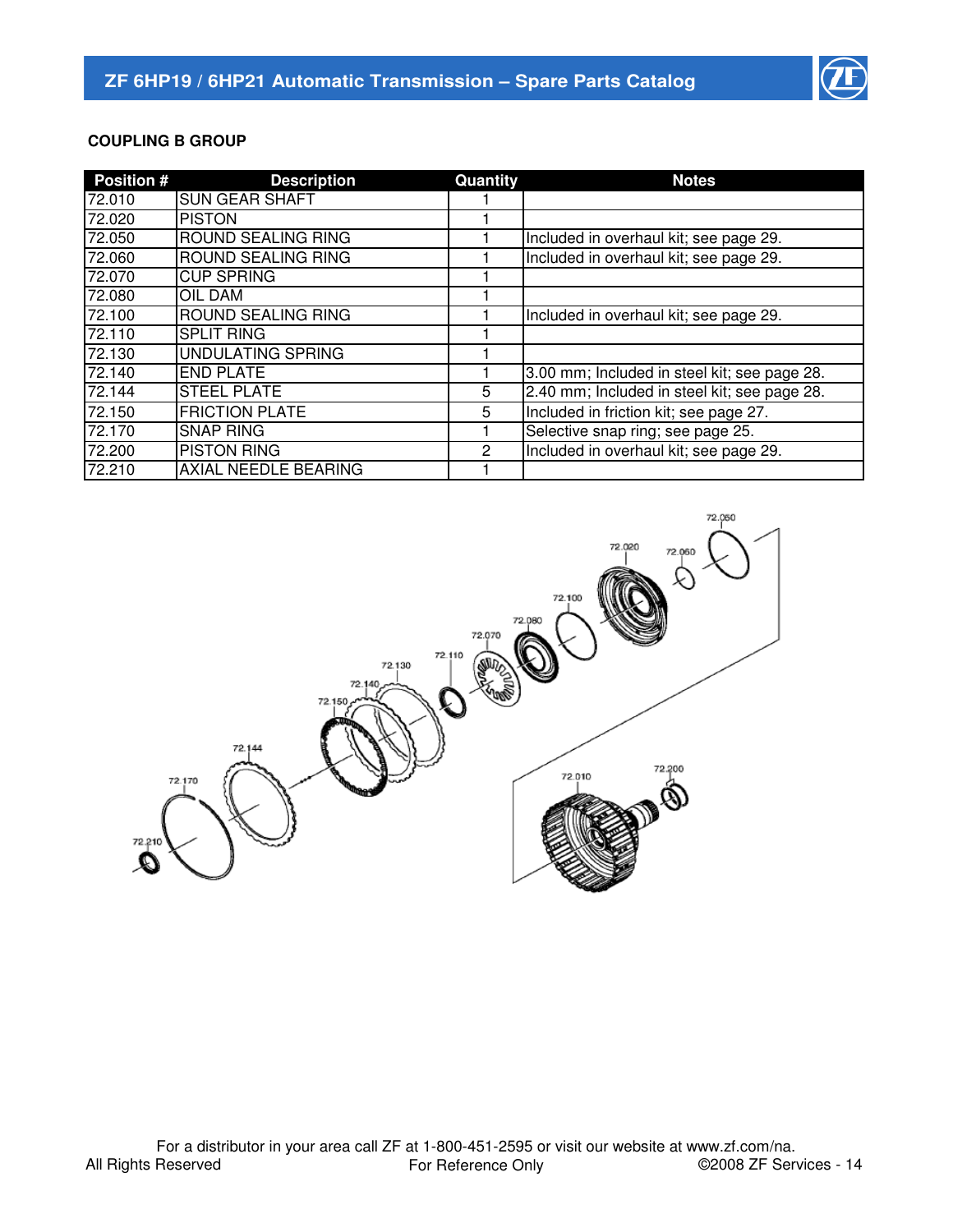

# **COUPLING C GROUP**

| <b>Position #</b> | <b>Description</b>        | Quantity | <b>Notes</b>                                 |
|-------------------|---------------------------|----------|----------------------------------------------|
| 75.010            | <b>CYLINDER</b>           |          |                                              |
| 75.010/140        | <b>FITTING KEY</b>        | 2        |                                              |
| 75.030            | <b>PISTON</b>             |          |                                              |
| 75.040            | <b>ROUND SEALING RING</b> |          | Included in overhaul kit; see page 29.       |
| 75.050            | <b>ROUND SEALING RING</b> |          | Included in overhaul kit; see page 29.       |
| 75.070            | <b>CUP SPRING</b>         |          |                                              |
| 75.080            | <b>SPLIT RING</b>         |          |                                              |
| 75.100            | UNDULATING SPRING         |          |                                              |
| 75.120            | <b>FRICTION PLATE</b>     | 4        | Included in friction kit; see page 27.       |
| 75.140            | <b>STEEL PLATE</b>        | 4        | 2.50 mm; Included in steel kit; see page 28. |
| 75.150            | <b>END PLATE</b>          |          | 3.50 mm; Included in steel kit; see page 28. |
| 75.180            | <b>SNAP RING</b>          |          | Selective snap ring; see page 25.            |

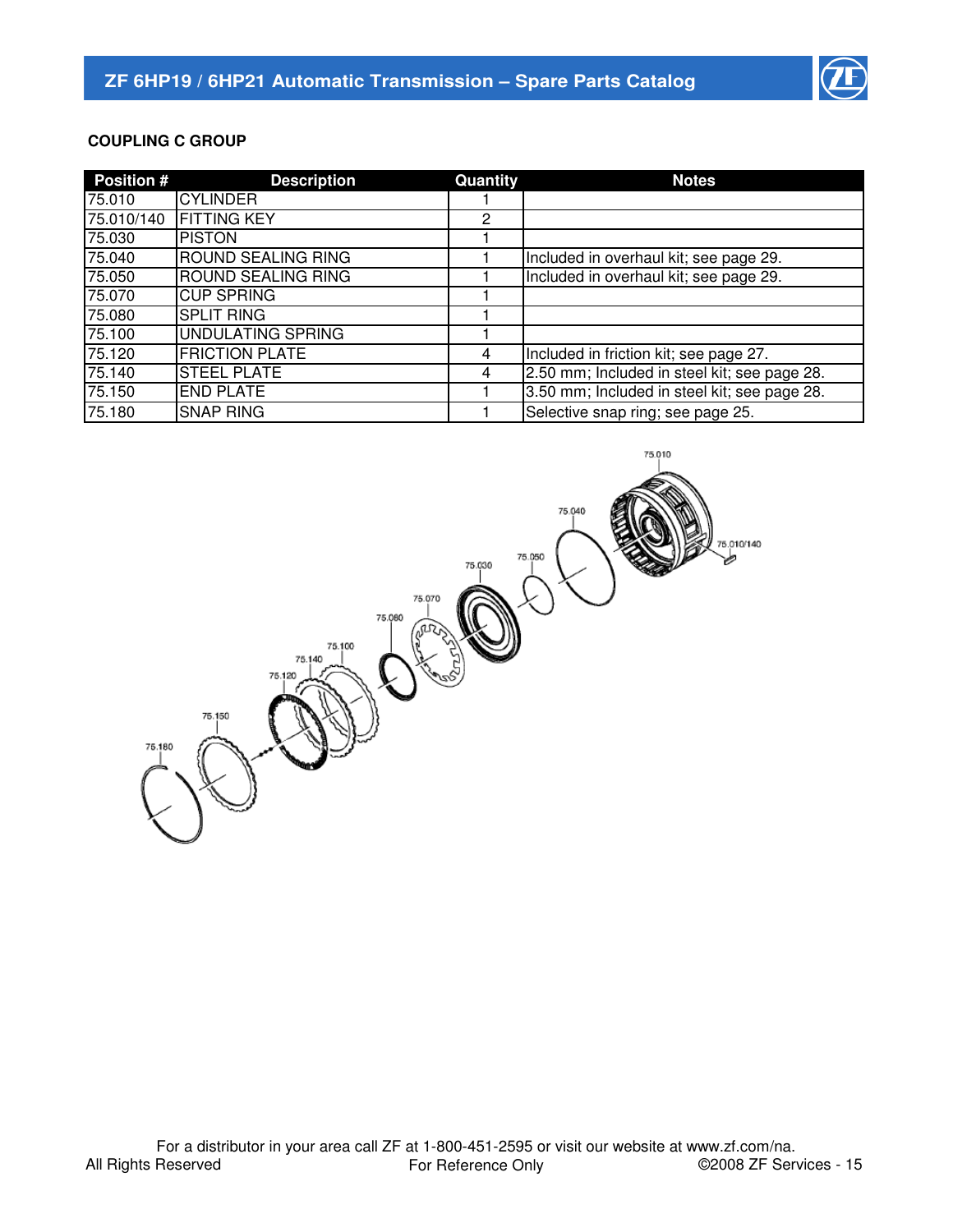

# **COUPLING D GROUP**

| <b>Position #</b> | <b>Description</b>          | Quantity | <b>Notes</b>                                 |
|-------------------|-----------------------------|----------|----------------------------------------------|
| 73.010            | <b>PISTON</b>               |          |                                              |
| 73.020            | <b>ROUND SEALING RING</b>   |          | Included in overhaul kit; see page 29.       |
| 73.030            | <b>ROUND SEALING RING</b>   |          | Included in overhaul kit; see page 29.       |
| 73.060            | <b>OIL DAM</b>              |          |                                              |
| 73.070            | <b>ROUND SEALING RING</b>   |          | Included in overhaul kit; see page 29.       |
| 73.080            | <b>ROUND SEALING RING</b>   |          | Included in overhaul kit; see page 29.       |
| 73.120            | <b>CUP SPRING</b>           |          |                                              |
| 73.130            | <b>SUPPORT SHIM</b>         |          |                                              |
| 73.136            | <b>SNAP RING</b>            |          | 2.00 mm                                      |
| 73.150            | <b>UNDULATING SPRING</b>    |          |                                              |
| 73.160            | <b>STEEL PLATE</b>          | 5        | 1.80 mm; Included in steel kit; see page 28. |
| 73.170            | <b>FRICTION PLATE</b>       | 5        | Included in friction kit; see page 27.       |
| 73.180            | <b>END PLATE</b>            |          | 3.50 mm; Included in steel kit; see page 28. |
| 73.190            | <b>SNAP RING</b>            |          | Selective snap ring; see page 26.            |
| 73.210            | <b>SNAP RING</b>            |          |                                              |
| 73.290            | <b>ANGLE DISC</b>           |          |                                              |
| 73.300            | <b>AXIAL NEEDLE BEARING</b> |          |                                              |

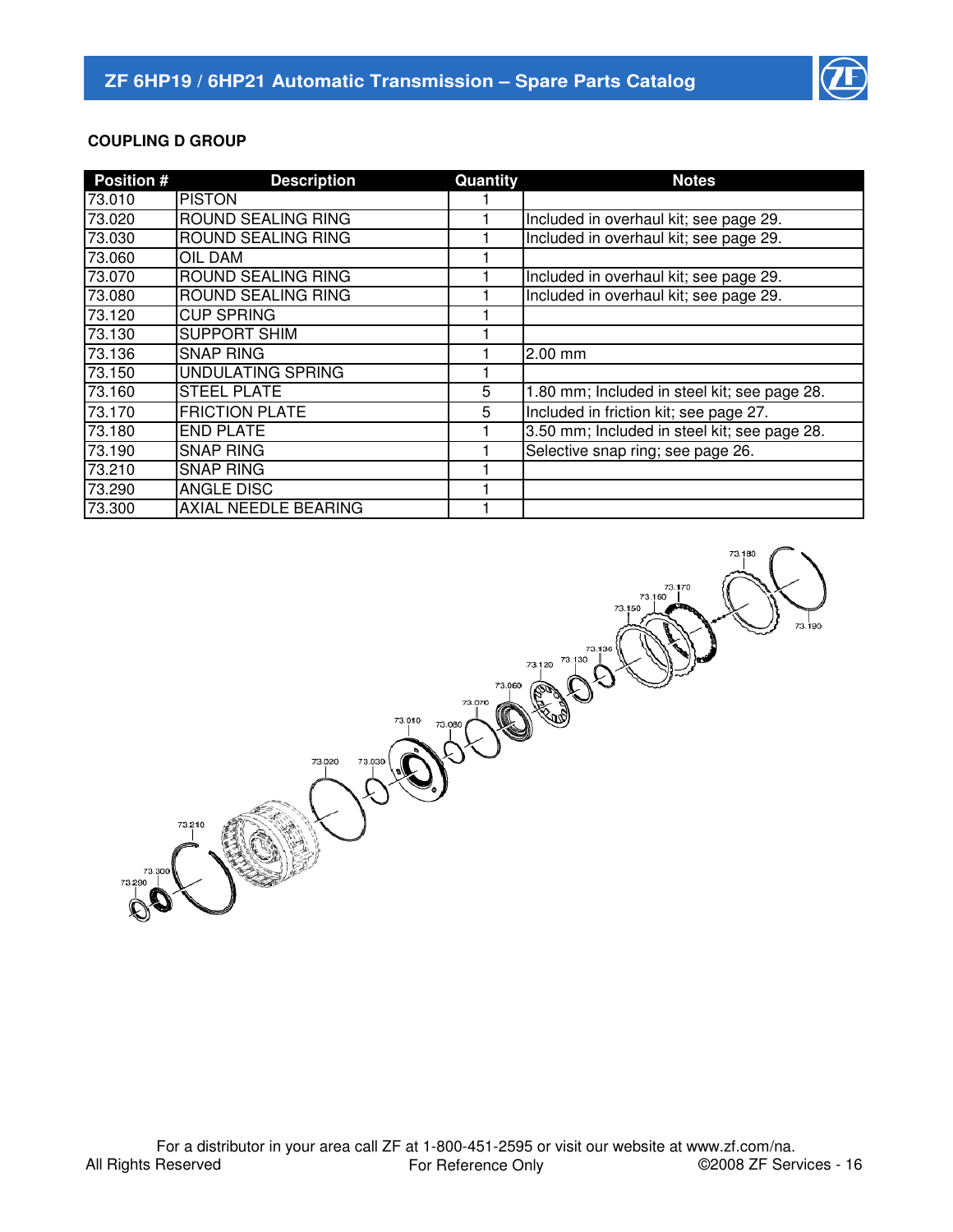

# **COUPLING E GROUP**

| <b>Position #</b> | <b>Description</b>          | Quantity | <b>Notes</b>                                 |
|-------------------|-----------------------------|----------|----------------------------------------------|
| 71.010            | <b>INPUT SHAFT</b>          |          |                                              |
| 71.020            | <b>PISTON</b>               |          |                                              |
| 71.030            | ROUND SEALING RING          |          | Included in overhaul kit; see page 29.       |
| 71.040            | ROUND SEALING RING          |          | Included in overhaul kit; see page 29.       |
| 71.060            | <b>CUP SPRING</b>           |          |                                              |
| 71.080            | OIL DAM                     |          |                                              |
| 71.090            | ROUND SEALING RING          |          |                                              |
| 71.094            | <b>FIXING PLATE</b>         |          |                                              |
| 71.100            | <b>SNAP RING</b>            |          |                                              |
| 71.140            | <b>UNDULATING SPRING</b>    |          |                                              |
| 71.150            | <b>STEEL PLATE</b>          | 4        | 2.10 mm; Included in steel kit; see page 28. |
| 71.160            | <b>FRICTION PLATE</b>       | 4        | Included in friction kit; see page 27.       |
| 71.170            | <b>END PLATE</b>            |          | 3.50 mm; Included in steel kit; see page 28. |
| 71.180            | <b>SNAP RING</b>            |          | Selective snap ring; see page 26.            |
| 71.190            | <b>SEALING RING</b>         | 3        | Included in overhaul kit; see page 29.       |
| 71.220            | <b>ROUND SEALING RING</b>   |          | Included in overhaul kit; see page 29.       |
| 71.240            | <b>SUN GEAR SHAFT</b>       |          |                                              |
| 71.260            | <b>AXIAL NEEDLE BEARING</b> |          |                                              |
| 71.280            | <b>INTERMEDIATE SHAFT</b>   |          |                                              |
| 71.290            | <b>AXIAL NEEDLE BEARING</b> |          |                                              |
| 71.300            | <b>DISC CARRIER</b>         |          |                                              |
| 71.310            | <b>SNAP RING</b>            |          |                                              |

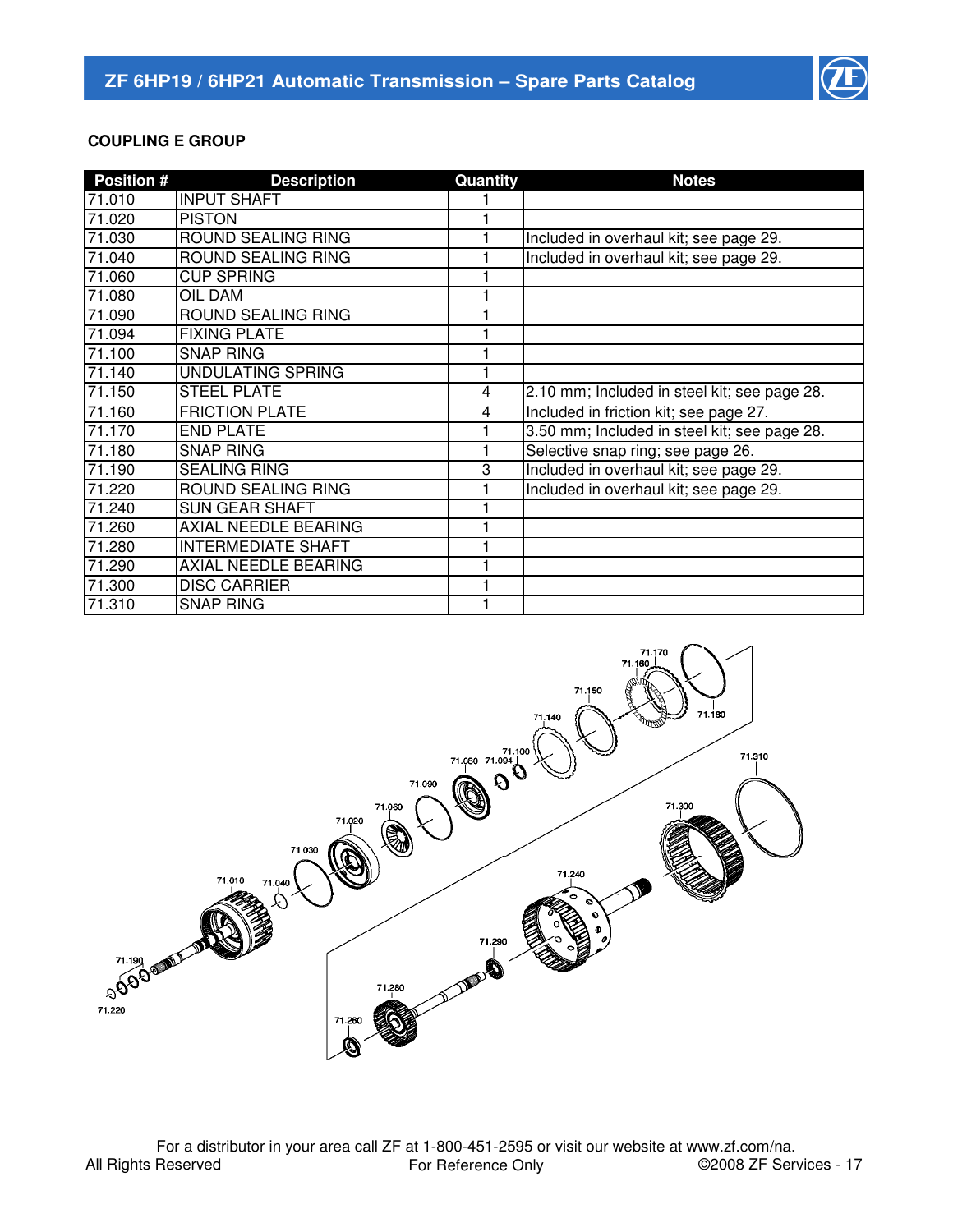

# **OUTPUT GROUP**

| <b>Position #</b> | <b>Description</b>   | Quantity | <b>Notes</b>                           |
|-------------------|----------------------|----------|----------------------------------------|
| 14.020            | NEEDLE SLEEVE        |          |                                        |
| 14.040            | <b>SNAP RING</b>     |          |                                        |
| 14.050            | <b>SHIM</b>          |          | Selective shim; see page 24.           |
| 14.070            | <b>BALL BEARING</b>  |          |                                        |
| 14.090            | <b>SNAP RING</b>     |          |                                        |
| 14.110            | <b>SHAFT SEAL</b>    |          | Included in overhaul kit; see page 29. |
| 14.130            | <b>SHIM</b>          |          | $1.00$ mm                              |
| 14.140            | <b>OUTPUT FLANGE</b> |          |                                        |
| 14.150            | <b>SHAFT SEAL</b>    |          | Included in overhaul kit; see page 29. |
| 14.160            | <b>COLLAR NUT</b>    |          | M27X1.5; Do not reuse.                 |

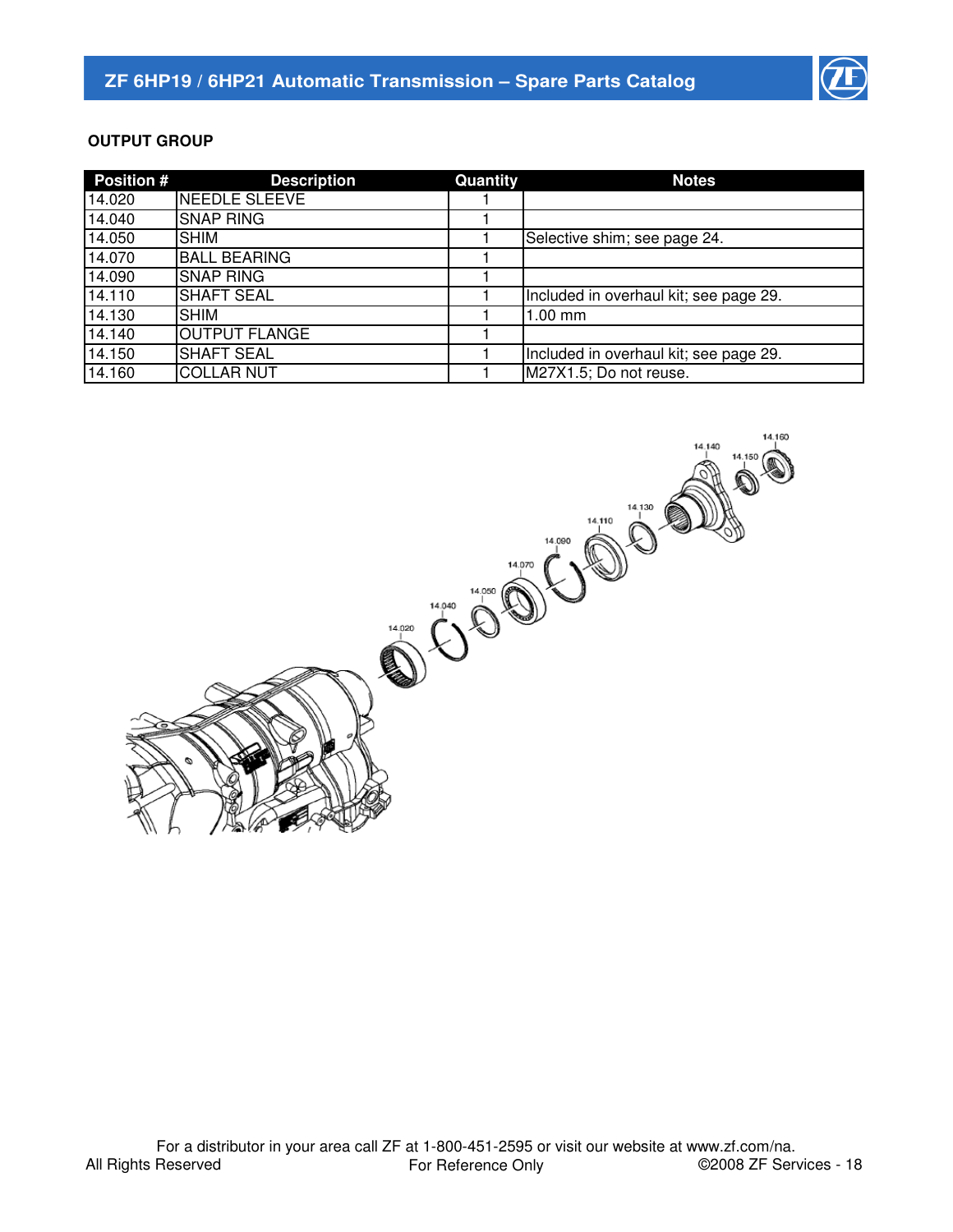

# **FILTER GROUP**

| <b>Position #</b> | <b>Description</b>            | Quantity | <b>Notes</b>                           |
|-------------------|-------------------------------|----------|----------------------------------------|
| 03.010            | <b>IFILTER KIT</b>            |          | Included in filter kit; see page 27.   |
| 03.010/010        | <b>IGASKET</b>                |          | Included in overhaul kit; see page 29. |
|                   | 03.010/020 ROUND SEALING RING |          | Included in overhaul kit; see page 29. |
|                   | 03.010/030 SCREW PLUG         |          | Included in overhaul kit; see page 29. |
| 03.020            | <b>TORX SCREW</b>             | 24       | M6X28.5                                |

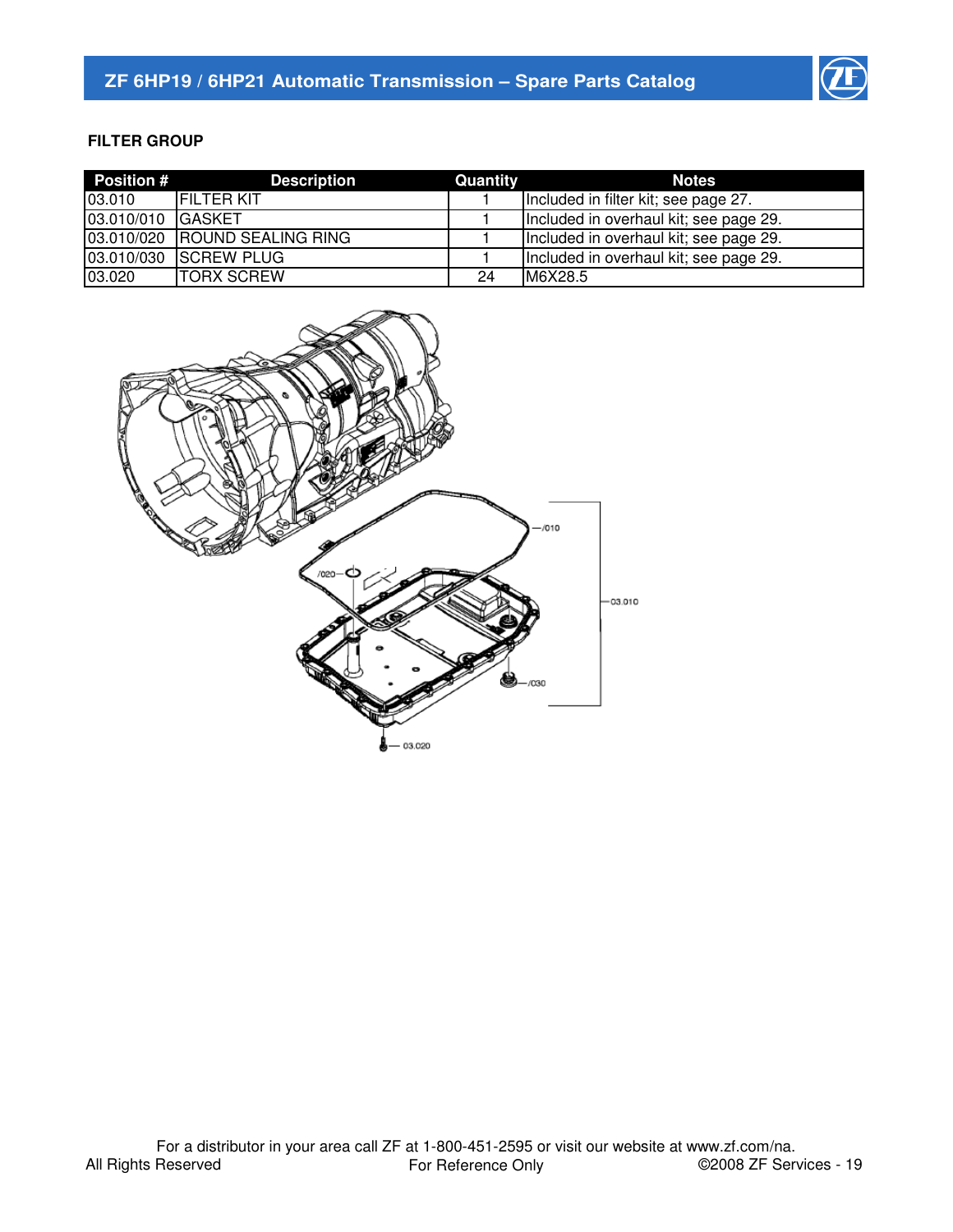

## **MECHATRONIC GROUP**

| <b>Position #</b> | <b>Description</b>   | Quantity | <b>Notes</b>                                      |
|-------------------|----------------------|----------|---------------------------------------------------|
| 27.460            | <b>GASKET</b>        | 2        | Included in overhaul kit; see page 29.            |
| 27.520            | <b>IGUIDE SLEEVE</b> |          | Included in overhaul kit; see page 29.            |
| 27.700            | CAP                  |          |                                                   |
| 27.730            | <b>CAPACITOR</b>     |          |                                                   |
| 27.740            | <b>CLAMP</b>         |          |                                                   |
| N/A               | <b>IMECHATRONIC</b>  |          | Only complete Service-Mechatronics are available. |



#### CAUTION!

Only complete Service-Mechatronics are available.

Contact your local ZF Parts distributor for more information.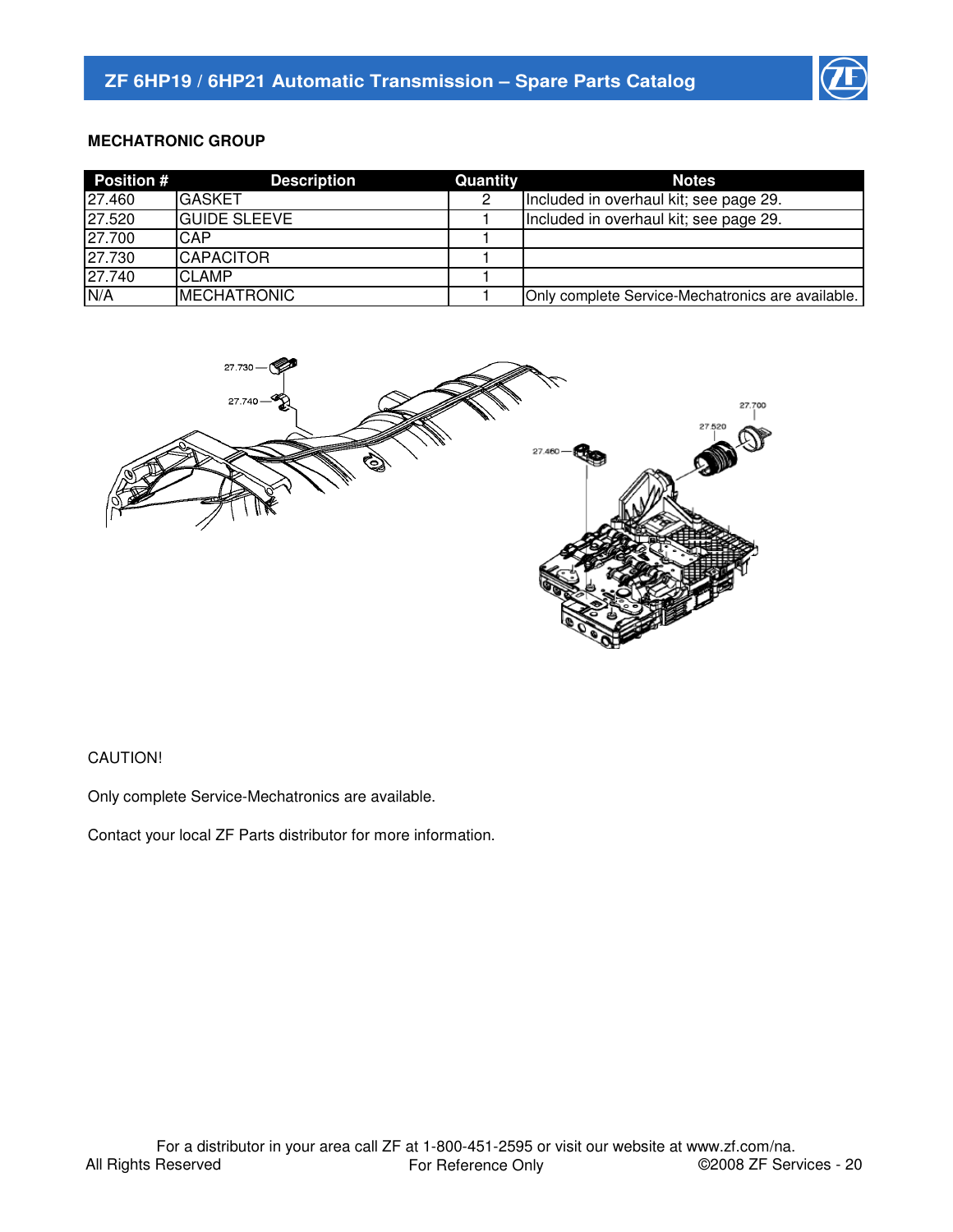

# **GEARSHIFT SYSTEM E-SHIFT GROUP**

| <b>Position #</b> | <b>Description</b>       | Quantity | <b>Notes</b>                           |
|-------------------|--------------------------|----------|----------------------------------------|
| 06.010            | <b>SHAFT SEAL</b>        |          | Included in overhaul kit; see page 29. |
| 06.030            | <b>SELECTOR SHAFT</b>    |          |                                        |
| 06.050            | <b>PARKING LOCK DISC</b> |          |                                        |
| 06.060            | <b>CLAMPING SLEEVE</b>   |          |                                        |
| 06.070            | <b>PIPE</b>              |          |                                        |
| 06.090            | <b>LEG SPRING</b>        |          |                                        |
| 06.150            | ILEVER                   |          |                                        |
| 06.170            | <b>ANGLE BRACKET</b>     |          |                                        |
| 06.170/110        | <b>ANGLE BRACKET</b>     |          |                                        |
| 06.170/120        | <b>ANGLE BRACKET</b>     |          |                                        |
| 06.170/130        | <b>HEXAGON NUT</b>       |          |                                        |
| 06.190            | <b>HEXAGON NUT</b>       |          |                                        |
| 06.210            | <b>CAP SCREW</b>         | 2        | M16X14                                 |

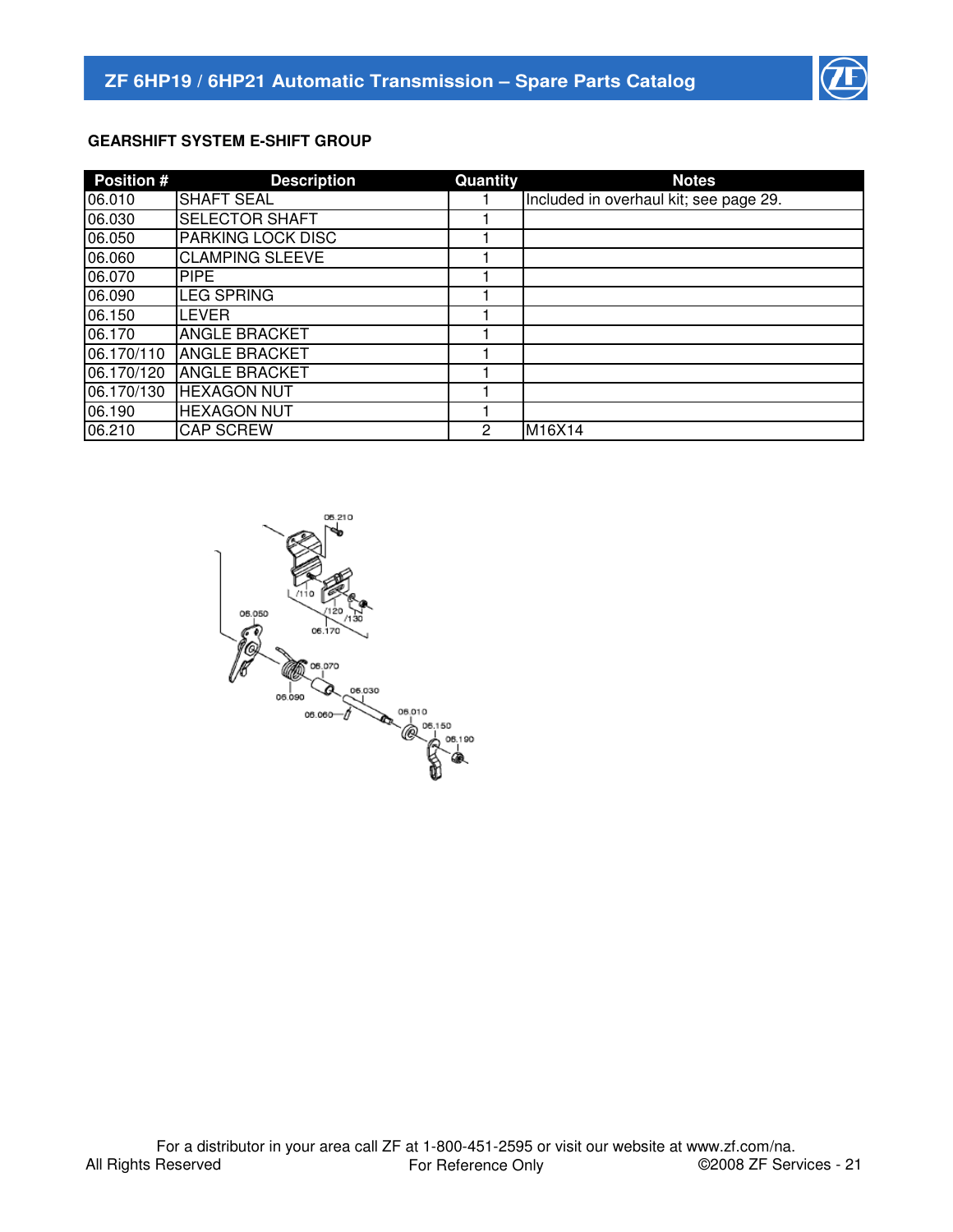

# **GEARSHIFT SYSTEM M-SHIFT GROUP**

| <b>Position #</b> | <b>Description</b>     | Quantity | <b>Notes</b>                                    |
|-------------------|------------------------|----------|-------------------------------------------------|
| 06.010            | <b>ISHAFT SEAL</b>     | 2        | 10X18X5; Included in overhaul kit; see page 29. |
| 06.030            | <b>SELECTOR SHAFT</b>  |          |                                                 |
| 06.050            | <b>ROOSTER COMB</b>    |          |                                                 |
| 06.060            | <b>CLAMPING SLEEVE</b> |          |                                                 |
| 06.070            | <b>PIPE</b>            |          | 22.50 mm                                        |
| 06.094            | <b>DETENT SPRING</b>   |          |                                                 |
| 06.100            | <b>TORX SCREW</b>      | 2        | M6X13                                           |

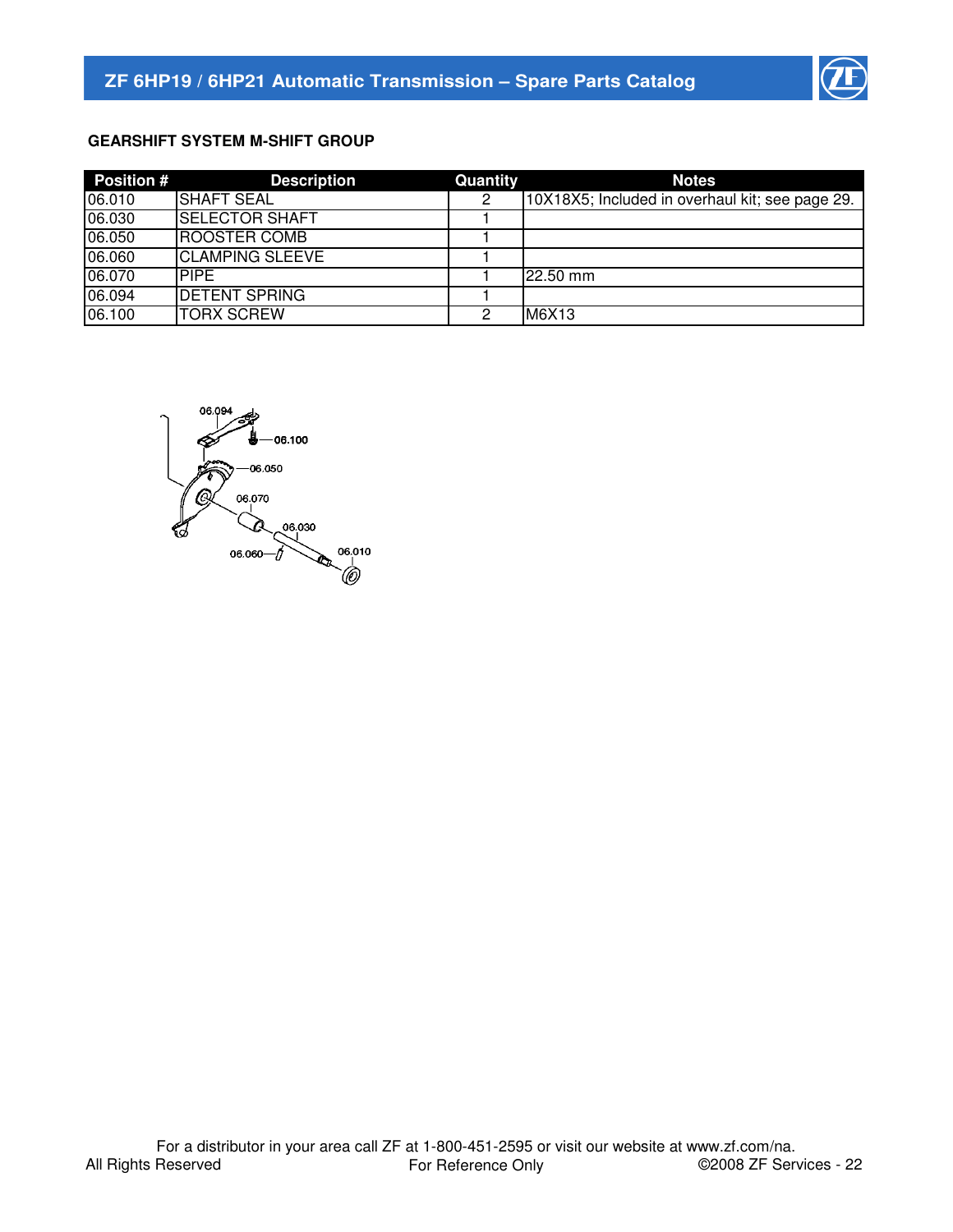

# **PARKING LOCK GROUP**

| <b>Position #</b> | <b>Description</b>    | Quantity | <b>Notes</b>                                    |
|-------------------|-----------------------|----------|-------------------------------------------------|
| 24.010            | IPIN                  |          |                                                 |
| 24.020            | <b>SCREW PLUG</b>     |          | M14X1.5; Included in overhaul kit; see page 29. |
| 24.040            | <b>PAWL</b>           |          |                                                 |
| 24.060            | <b>ILEG SPRING</b>    |          |                                                 |
| 24.080            | <b>CONNECTING BAR</b> |          |                                                 |
| 24.110            | <b>GUIDING PLATE</b>  |          |                                                 |
| 24.120            | <b>TORX SCREW</b>     | 3        | M6X20                                           |

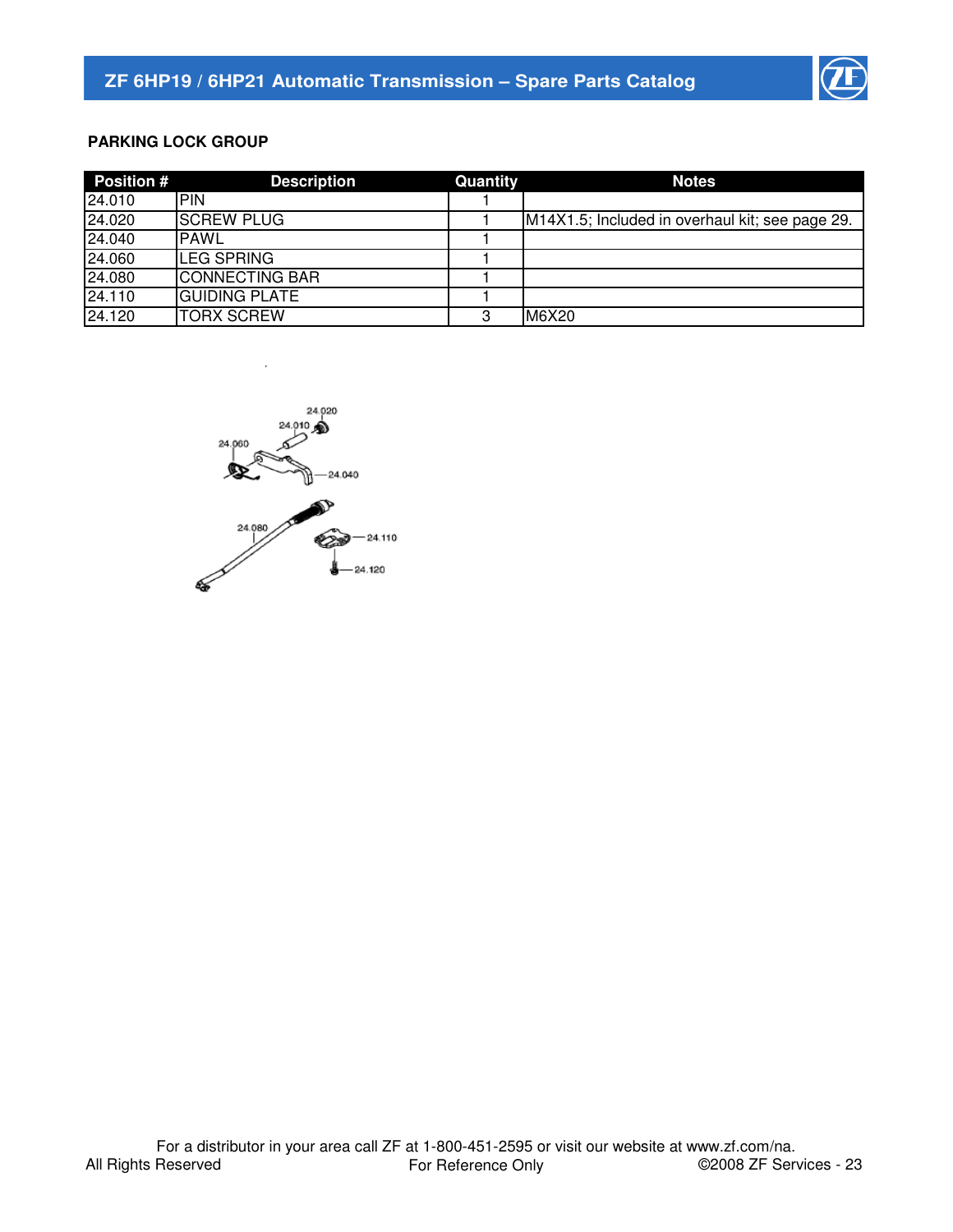

# **6HP19 1071 010 XXX / 6HP21 1071 030 XXX SELECTIVE SHIMS**

# **6HP19 / 6HP21 SELECTIVE SHIM**

| <b>Position #</b> | <b>Select. Parts</b> | <b>Description</b>     | Quantity | <b>Notes</b> |
|-------------------|----------------------|------------------------|----------|--------------|
| 10.090            |                      | <b>OIL SUPPLY SHIM</b> |          |              |
|                   | 0730 009 823         | <b>SHIM</b>            |          | 5.00         |
|                   | 0730 009 529         | <b>SHIM</b>            |          | 4.80         |
|                   | 0730 009 528         | <b>SHIM</b>            |          | 4.60         |
|                   | 0730 009 527         | <b>SHIM</b>            |          | 4.40         |
|                   | 0730 009 526         | <b>SHIM</b>            |          | 4.20         |
|                   | 0730 009 525         | <b>SHIM</b>            |          | 4.00         |
|                   | 0730 009 524         | <b>SHIM</b>            |          | 3.80         |
|                   | 0730 009 523         | <b>SHIM</b>            |          | 3.60         |
|                   | 0730 009 522         | <b>SHIM</b>            |          | 3.40         |
|                   | 0730 009 521         | <b>SHIM</b>            |          | 3.20         |
|                   | 0730 009 520         | <b>SHIM</b>            |          | 3.00         |
|                   | 0730 009 519         | <b>SHIM</b>            |          | 2.80         |
|                   | 0730 009 518         | <b>SHIM</b>            |          | 2.60         |

#### **6HP19 / 6HP21 SELECTIVE SHIM**

| <b>Position #</b> | <b>Select. Parts</b> | <b>Description</b> | Quantity | <b>Notes</b> |
|-------------------|----------------------|--------------------|----------|--------------|
| 14.050            |                      | <b>OUTPUT SHIM</b> |          |              |
|                   | 0730 112 642         | <b>SHIM</b>        |          | 1.00         |
|                   | 0730 112 643         | <b>SHIM</b>        |          | 1.20         |
|                   | 0730 112 644         | <b>SHIM</b>        |          | 1.40         |
|                   | 0730 112 645         | <b>SHIM</b>        |          | 1.60         |
|                   | 0730 112 646         | <b>SHIM</b>        |          | 1.80         |
|                   | 0730 112 647         | <b>SHIM</b>        |          | 2.00         |
|                   | 0730 112 648         | <b>SHIM</b>        |          | 2.20         |
|                   | 0730 112 649         | <b>SHIM</b>        |          | 2.40         |
|                   | 0730 112 650         | <b>SHIM</b>        |          | 2.60         |
|                   | 0730 112 651         | <b>SHIM</b>        |          | 2.80         |
|                   | 0730 112 652         | <b>SHIM</b>        |          | 3.00         |
|                   | 0730 112 653         | <b>SHIM</b>        |          | 3.20         |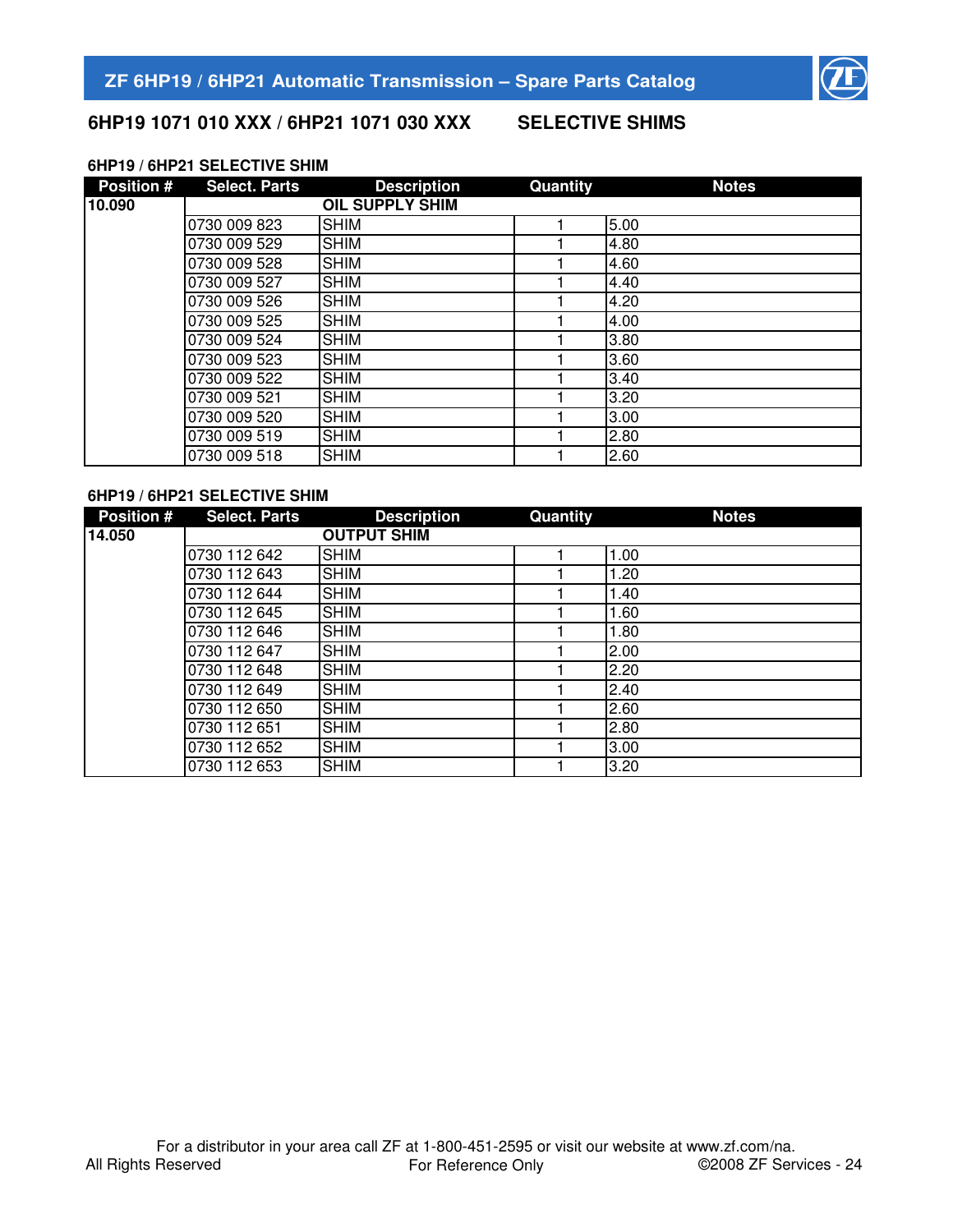

# **6HP19 1071 010 XXX / 6HP21 1071 030 XXX SELECTIVE SNAP RINGS**

## **6HP19 / 6HP21 SELECTIVE SNAP RING**

| <b>Position #</b> | <b>Select. Parts</b> | <b>Description</b>          | Quantity | <b>Notes</b> |
|-------------------|----------------------|-----------------------------|----------|--------------|
| 70.170            |                      | <b>COUPLING A SNAP RING</b> |          |              |
|                   | 0730 513 834         | <b>SNAP RING</b>            |          | 3.20         |
|                   | 0730 513 833         | <b>SNAP RING</b>            |          | 3.00         |
|                   | 0730 513 832         | <b>SNAP RING</b>            |          | 2.80         |
|                   | 0730 513 831         | <b>SNAP RING</b>            |          | 2.60         |
|                   | 0730 513 830         | <b>SNAP RING</b>            |          | 2.40         |
|                   | 0730 513 829         | <b>SNAP RING</b>            |          | 2.20         |
|                   | 0730 513 828         | <b>SNAP RING</b>            |          | 2.00         |
|                   | 0730 513 827         | <b>SNAP RING</b>            |          | 1.80         |

#### **6HP19 / 6HP21 SELECTIVE SNAP RING**

| <b>Position #</b> | <b>Select. Parts</b> | <b>Description</b>          | Quantity | <b>Notes</b> |
|-------------------|----------------------|-----------------------------|----------|--------------|
| 72.170            |                      | <b>COUPLING B SNAP RING</b> |          |              |
|                   | 0730 513 834         | <b>SNAP RING</b>            |          | 3.20         |
|                   | 0730 513 833         | <b>SNAP RING</b>            |          | 3.00         |
|                   | 0730 513 832         | <b>SNAP RING</b>            |          | 2.80         |
|                   | 0730 513 831         | <b>SNAP RING</b>            |          | 2.60         |
|                   | 0730 513 830         | <b>SNAP RING</b>            |          | 2.40         |
|                   | 0730 513 829         | <b>SNAP RING</b>            |          | 2.20         |
|                   | 0730 513 828         | <b>SNAP RING</b>            |          | 2.00         |
|                   | 0730 513 827         | <b>SNAP RING</b>            |          | 1.80         |

# **6HP19 / 6HP21 SELECTIVE SNAP RING**

| <b>Position #</b> | <b>Select. Parts</b> | <b>Description</b>          | Quantity | <b>Notes</b> |
|-------------------|----------------------|-----------------------------|----------|--------------|
| 75.180            |                      | <b>COUPLING C SNAP RING</b> |          |              |
|                   | 0730 513 845         | <b>SNAP RING</b>            |          | 3.60         |
|                   | 0730 513 844         | <b>SNAP RING</b>            |          | 3.40         |
|                   | 0730 513 843         | <b>SNAP RING</b>            |          | 3.20         |
|                   | 0730 513 842         | <b>SNAP RING</b>            |          | 3.00         |
|                   | 0730 513 841         | <b>SNAP RING</b>            |          | 2.80         |
|                   | 0730 513 840         | <b>SNAP RING</b>            |          | 2.60         |
|                   | 0730 513 839         | <b>SNAP RING</b>            |          | 2.40         |
|                   | 0730 513 838         | <b>SNAP RING</b>            |          | 2.20         |
|                   | 0730 513 837         | <b>SNAP RING</b>            |          | 2.00         |
|                   | 0730 513 836         | <b>SNAP RING</b>            |          | 1.80         |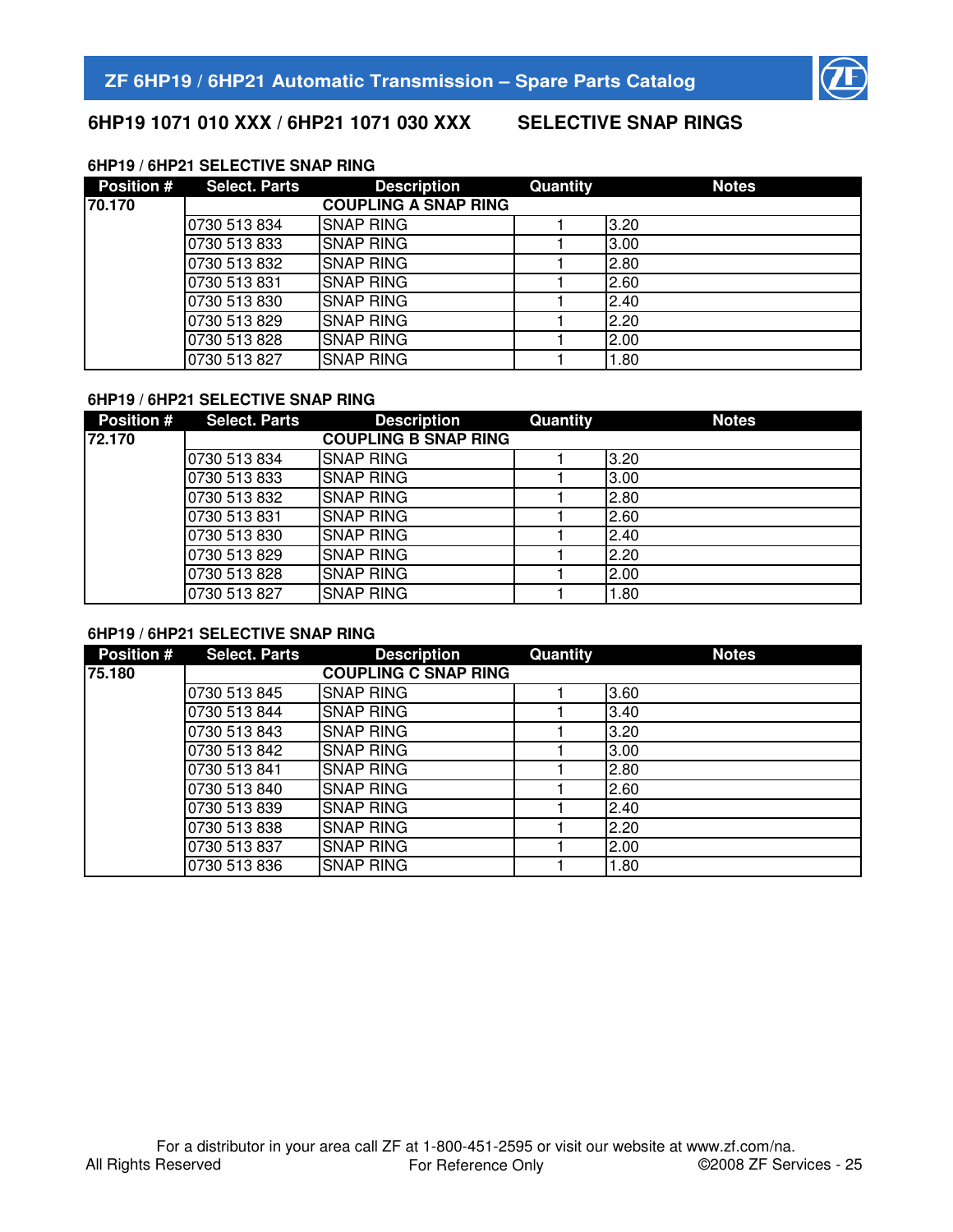

# **6HP19 1071 010 XXX / 6HP21 1071 030 XXX SELECTIVE SNAP RINGS**

#### **6HP19 / 6HP21 SELECTIVE SNAP RING**

| <b>Position #</b> | <b>Select. Parts</b> | <b>Description</b>          | Quantity | <b>Notes</b> |
|-------------------|----------------------|-----------------------------|----------|--------------|
| 73.190            |                      | <b>COUPLING D SNAP RING</b> |          |              |
|                   | 0730 513 845         | <b>SNAP RING</b>            |          | 3.60         |
|                   | 0730 513 844         | <b>SNAP RING</b>            |          | 3.40         |
|                   | 0730 513 843         | <b>SNAP RING</b>            |          | 3.20         |
|                   | 0730 513 842         | <b>SNAP RING</b>            |          | 3.00         |
|                   | 0730 513 841         | <b>SNAP RING</b>            |          | 2.80         |
|                   | 0730 513 840         | <b>SNAP RING</b>            |          | 2.60         |
|                   | 0730 513 839         | <b>SNAP RING</b>            |          | 2.40         |
|                   | 0730 513 838         | <b>SNAP RING</b>            |          | 2.20         |
|                   | 0730 513 837         | <b>SNAP RING</b>            |          | 2.00         |
|                   | 0730 513 836         | <b>SNAP RING</b>            |          | 1.80         |

#### **6HP19 / 6HP21 SELECTIVE SNAP RING**

| <b>Position #</b> | <b>Select. Parts</b> | <b>Description</b>          | Quantity | <b>Notes</b> |
|-------------------|----------------------|-----------------------------|----------|--------------|
| 71.180            |                      | <b>COUPLING E SNAP RING</b> |          |              |
|                   | 0730 513 853         | <b>SNAP RING</b>            |          | 3.20         |
|                   | 0730 513 852         | <b>SNAP RING</b>            |          | 3.00         |
|                   | 0730 513 851         | <b>SNAP RING</b>            |          | 2.80         |
|                   | 0730 513 850         | <b>SNAP RING</b>            |          | 2.60         |
|                   | 0730 513 849         | <b>SNAP RING</b>            |          | 2.40         |
|                   | 0730 513 848         | <b>SNAP RING</b>            |          | 2.20         |
|                   | 0730 513 847         | <b>SNAP RING</b>            |          | 2.00         |
|                   | 0730 513 943         | <b>SNAP RING</b>            |          | 1.80         |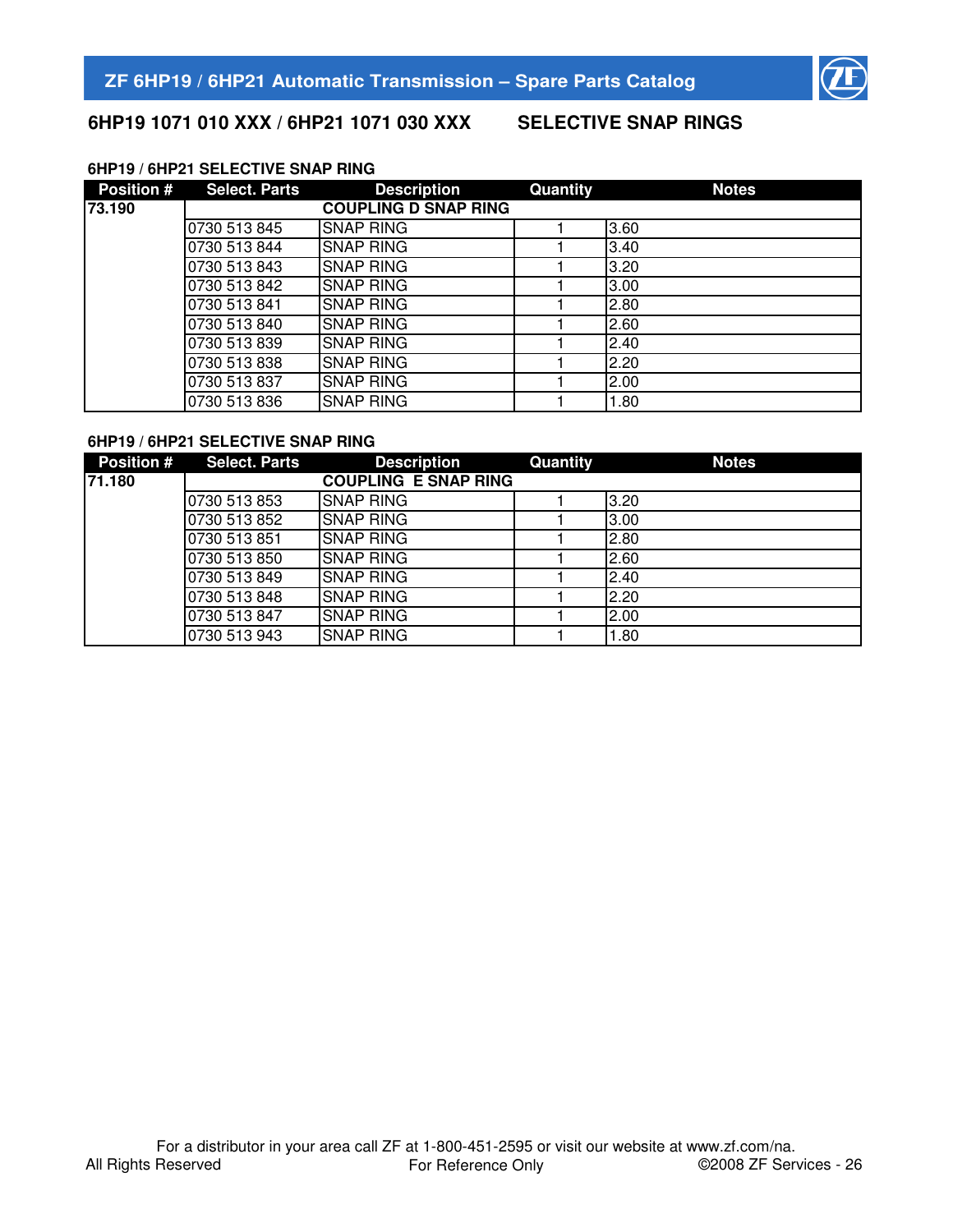

Kits Content

6HP19 / 6HP21 Kits Content

# **6HP19 Filter Kit (Plastic Oil Pan) – 1071 298 009**

| <b>Position #</b> | ZF Part #    | Description           | Quantity | Where used<br>(1071 | <b>Notes</b> |
|-------------------|--------------|-----------------------|----------|---------------------|--------------|
| 03.010            | 1071 298 009 | Plastic Oil Pan incl. |          | All                 |              |
|                   |              | Filter                |          | All                 |              |
|                   |              | <b>Gasket</b>         |          | All                 |              |
|                   |              | Round Sealing Ring    |          | All                 |              |

#### **6HP19 Friction Kit – 1071 298 013**

| <b>Position #</b> | ZF Part #    | <b>Description</b>       | Quantity | Where used<br>(1071) | <b>Notes</b> |
|-------------------|--------------|--------------------------|----------|----------------------|--------------|
| 70.150            | 1071 272 005 | <b>IFriction Plate A</b> | 4        | See Chart 013 Below  |              |
| 71.160            | 1071 271 033 | <b>IFriction Plate E</b> | 6        | See Chart 013 Below  |              |
| 72.150            | 1071 272 004 | <b>Friction Plate B</b>  | 6        | See Chart 013 Below  |              |
| 73.170            | 1071 273 003 | <b>IFriction Plate D</b> | 5        | See Chart 013 Below  |              |
| 75.120            | 1071 275 005 | <b>Friction Plate C</b>  |          | See Chart 013 Below  |              |

Chart 013 Friction kit applications

| 6HP19      |  |
|------------|--|
| 1071 010   |  |
| 005 to 033 |  |

# **6HP21 Friction Kit – 1071 298 014**

| <b>Position #</b><br><b>ZF Part #</b> | <b>Description</b>       | Quantity | Where used<br>(1071) | <b>Notes</b>                                                                                                    |
|---------------------------------------|--------------------------|----------|----------------------|-----------------------------------------------------------------------------------------------------------------|
| 1071 272 005                          | <b>IFriction Plate A</b> | 4        |                      |                                                                                                                 |
| 1071 271 082                          | <b>IFriction Plate E</b> | 6        |                      |                                                                                                                 |
| 1071 272 004                          | <b>IFriction Plate B</b> | 6        |                      |                                                                                                                 |
| 1071 273 003                          | <b>IFriction Plate D</b> | 5        |                      |                                                                                                                 |
| 1071 275 005                          | <b>Friction Plate C</b>  | 4        |                      |                                                                                                                 |
|                                       |                          |          |                      | See Chart 014 Below<br>See Chart 014 Below<br>See Chart 014 Below<br>See Chart 014 Below<br>See Chart 014 Below |

Chart 014 Friction kit applications

| 6HP21      |  |
|------------|--|
| 1071 030   |  |
| 003 to 004 |  |
| 006        |  |
| 013 to 014 |  |
| 016 to 027 |  |
| 029 to 031 |  |
| 034 to 035 |  |
| 037 to 038 |  |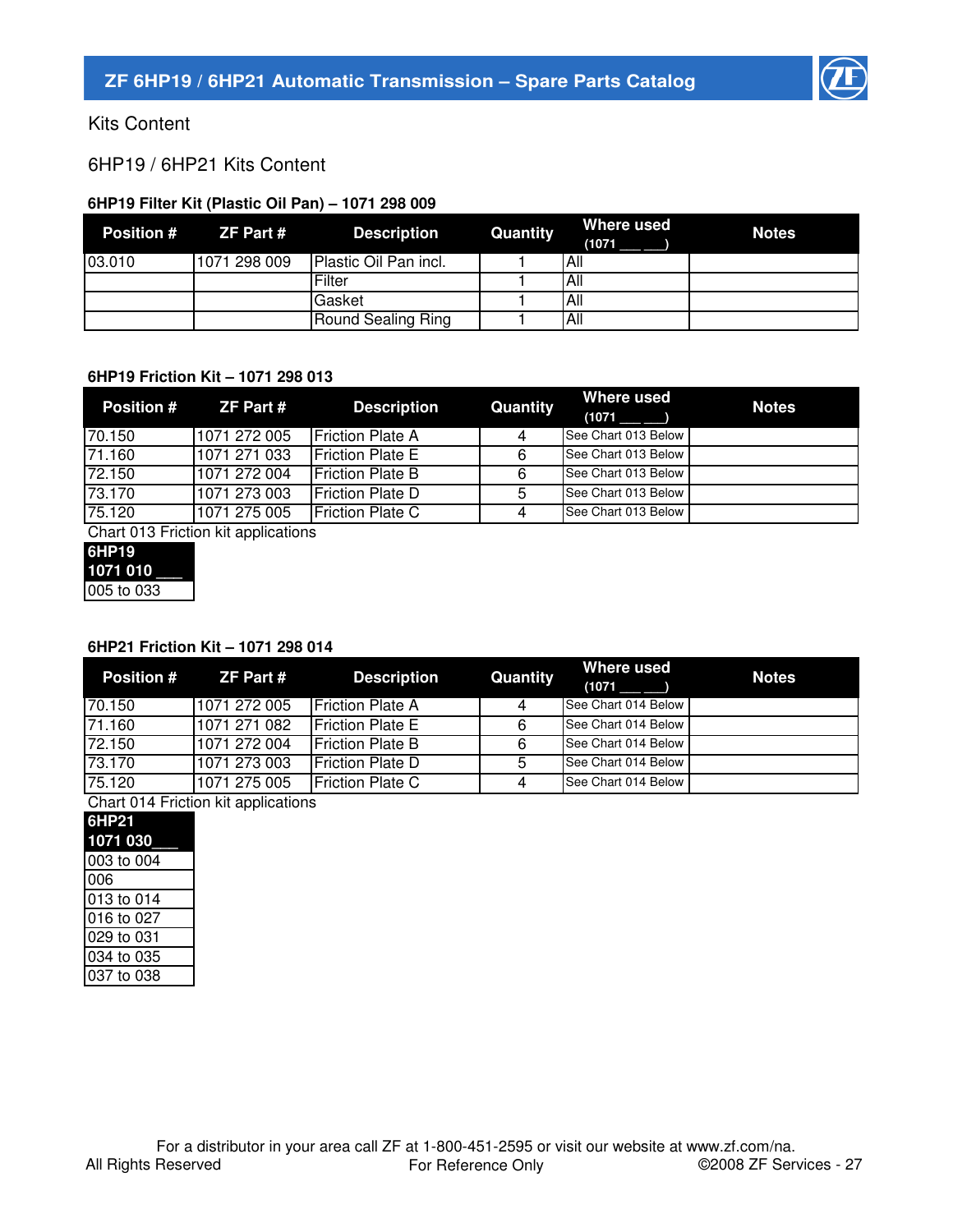

Kits Content

6HP19 / 6HP21 Kits Content

# **6HP19 / 6HP21 Steel Kit – 1071 298 011**

| <b>Position #</b> | ZF Part #                        | <b>Description</b>   | Quantity | Where used          | <b>Notes</b> |
|-------------------|----------------------------------|----------------------|----------|---------------------|--------------|
| 70.140            | 1071 372 010                     | <b>Steel Plate A</b> | 5        | See Chart 011 Below |              |
| 71.150            | 1071 371 048                     | <b>Steel Plate E</b> | 5        | See Chart 011 Below |              |
| 71.170            | 1071 371 094                     | End Plate E          |          | See Chart 011 Below |              |
| 72.144            | 1071 372 025                     | <b>Steel Plate B</b> | 6        | See Chart 011 Below |              |
| 72.140            | 1071 372 061                     | <b>End Plate B</b>   |          | See Chart 011 Below |              |
| 73.160            | 1071 373 009                     | <b>Steel Plate D</b> | 5        | See Chart 011 Below |              |
| 73.180            | 1071 373 006                     | End Plate D          |          | See Chart 011 Below |              |
| 75.140            | 1071 375 006                     | <b>Steel Plate C</b> | 4        | See Chart 011 Below |              |
| 75.150            | 1071 375 007                     | <b>End Plate C</b>   |          | See Chart 011 Below |              |
|                   | Chart 011 Stool kit applications |                      |          |                     |              |

| Cridit UTT Steel NIL applications |            |  |  |  |  |
|-----------------------------------|------------|--|--|--|--|
| 6HP19                             | 6HP21      |  |  |  |  |
| 1071 010                          | 1071 030   |  |  |  |  |
| 005 to 033                        | 004        |  |  |  |  |
|                                   | 006        |  |  |  |  |
|                                   | 013 to 014 |  |  |  |  |
|                                   | 020 to 022 |  |  |  |  |
|                                   | 025        |  |  |  |  |
|                                   | 027        |  |  |  |  |
|                                   | 029 to 030 |  |  |  |  |
|                                   | 037        |  |  |  |  |

#### **6HP21 Steel Kit – 1071 298 012**

| <b>Position #</b> | ZF Part #    | <b>Description</b>   | Quantity | Where used<br>(1071)<br>$\overline{\phantom{a}}$ | <b>Notes</b> |
|-------------------|--------------|----------------------|----------|--------------------------------------------------|--------------|
| 70.140            | 1071 372 010 | <b>Steel Plate A</b> | 5        | See Chart 012 Below                              |              |
| 71.150            | 1071 371 052 | <b>Steel Plate E</b> | 6        | See Chart 012 Below                              |              |
| 71.170            | 1071 371 093 | End Plate E          |          | See Chart 012 Below                              |              |
| 72.144            | 1071 372 025 | Steel Plate B        | 6        | See Chart 012 Below                              |              |
| 72.140            | 1071 372 061 | End Plate B          |          | See Chart 012 Below                              |              |
| 73.160            | 1071 373 009 | <b>Steel Plate D</b> | 5        | See Chart 012 Below                              |              |
| 73.180            | 1071 373 006 | End Plate D          |          | See Chart 012 Below                              |              |
| 75.140            | 1071 375 006 | Steel Plate C        | 4        | See Chart 012 Below                              |              |
| 75.150            | 1071 375 007 | End Plate C          |          | See Chart 012 Below                              |              |

Chart 012 Steel kit applications

| <b>UIRILUTE</b> UITE |
|----------------------|
| 6HP21                |
| 1071 030             |
| 003                  |
| 016 to 019           |
| 023 to 024           |
| 026                  |
| 031                  |
| 034 to 035           |
| 038                  |